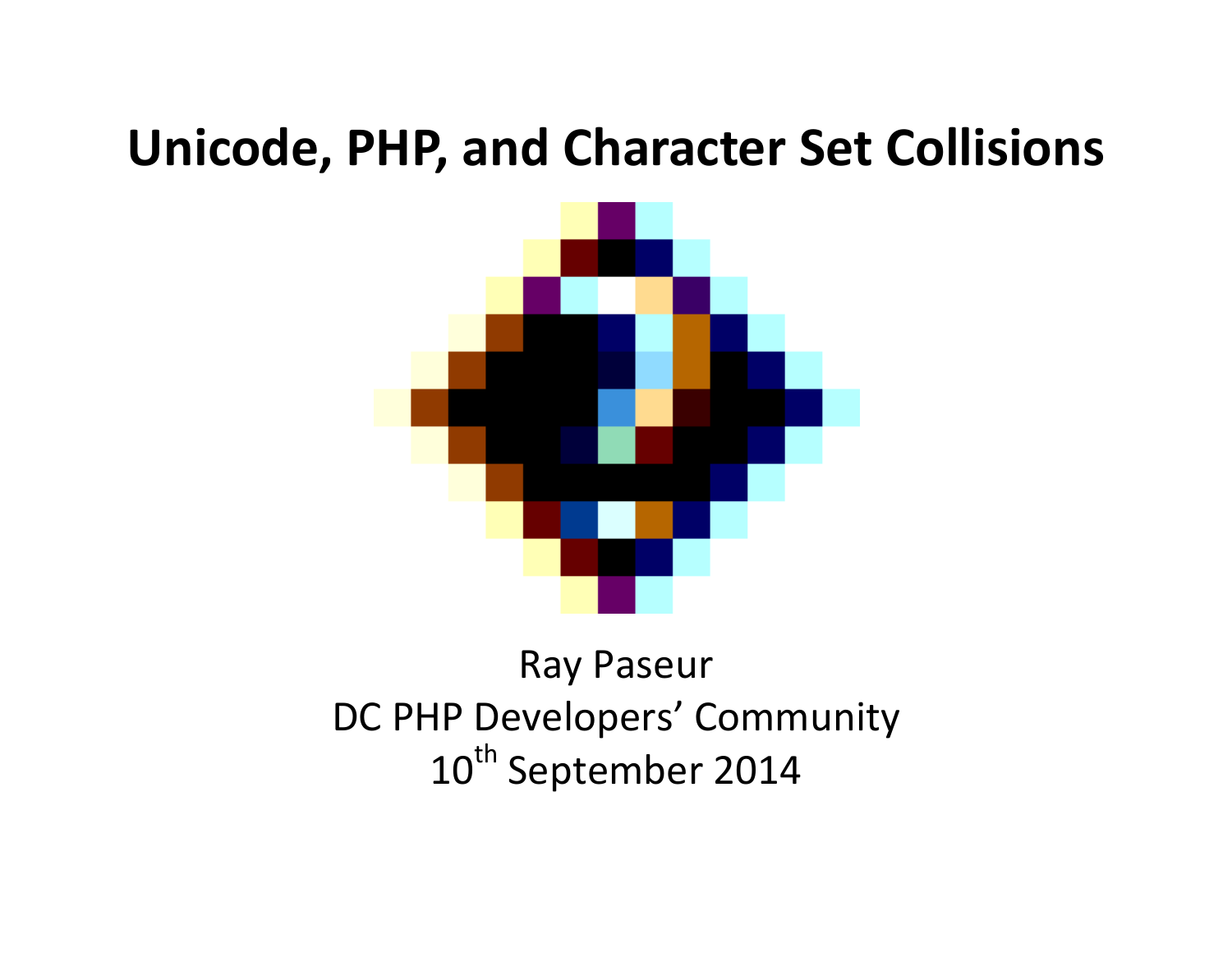# **Unicode, PHP, and Character Set Collisions Some Books That Do Not Cover This Topic**

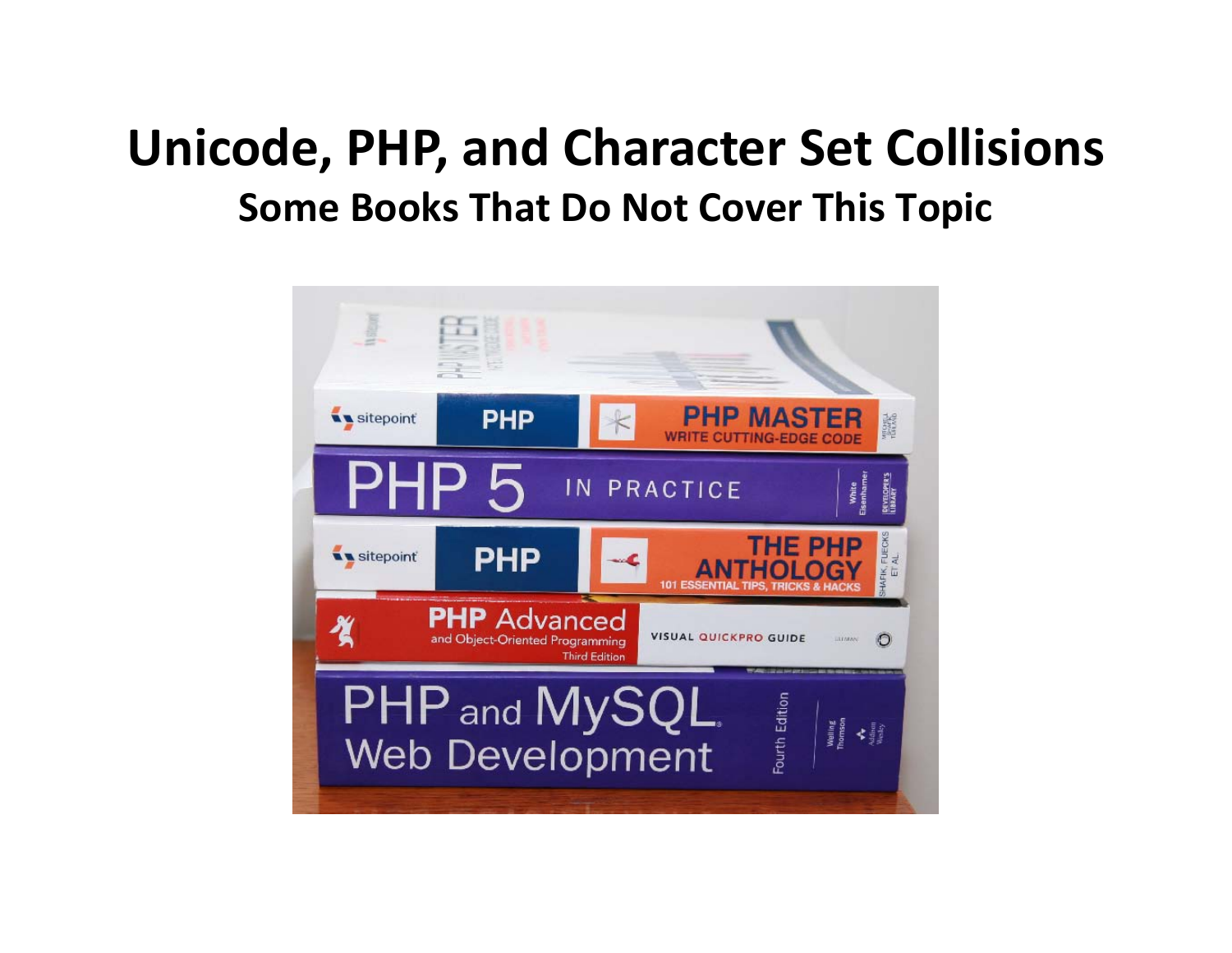## **Unicode, PHP, and Character Set Collisions Signature of a Character Encoding Collision**

The browser renders these oddities:

- Question marks inside black diamonds
- Inverted question marks
- à (the A-Tilde), or…
- Å (the A-Ring), plus…
- some drivel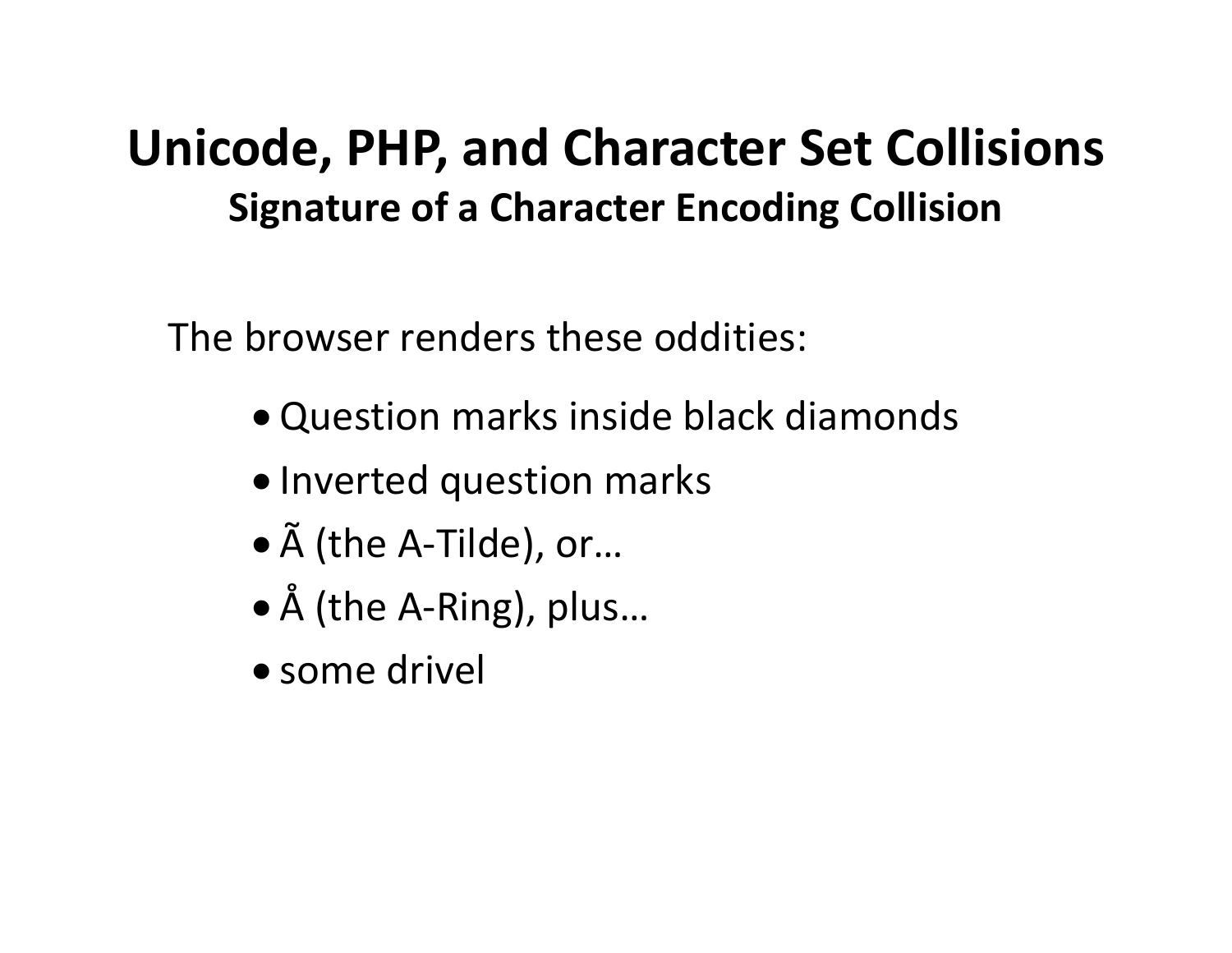#### **Unicode, PHP, and Character Set Collisions Signature of a Character Encoding Collision**

If your <meta charset> matches your data, things usually work out well. However, if there is a mismatch…

Françoise Fran�oise Françoise

#### Consistently ISO-8859 Data UTF-8 Data

 Å-Ring �-Ring Ã…-Ring  $\text{Beta}$  or Beta?  $\bigcirc$ eta or Beta?  $\tilde{\text{A}}$   $\tilde{\text{A}}$   $\tilde{\text{A}}$   $\tilde{\text{B}}$  are Beta? ENCYCLOPÆDIA ENCYCLOP�DIA ENCYCLOPÆDIA A stealthy fart  $A$  stealthy  $\bigcirc$  art  $A$  stealthy  $E'$  art

#### ISO *or* UTF-8 Browser UTF-8 Browser ISO-8859

Öh löök, umlauts!  $\oint h \, l \hat{\phi} \hat{\phi}$ k, umlauts!  $\tilde{A}$ -h l $\tilde{A} \P \tilde{A} \P k$ , umlauts! Đe lónlí blú bojs  $\bigcirc$ e l $\bigcirc$ nl $\bigcirc$  bl $\bigcirc$  bojs  $\tilde{A}^3$ nlà blÃ $\circ$  bojs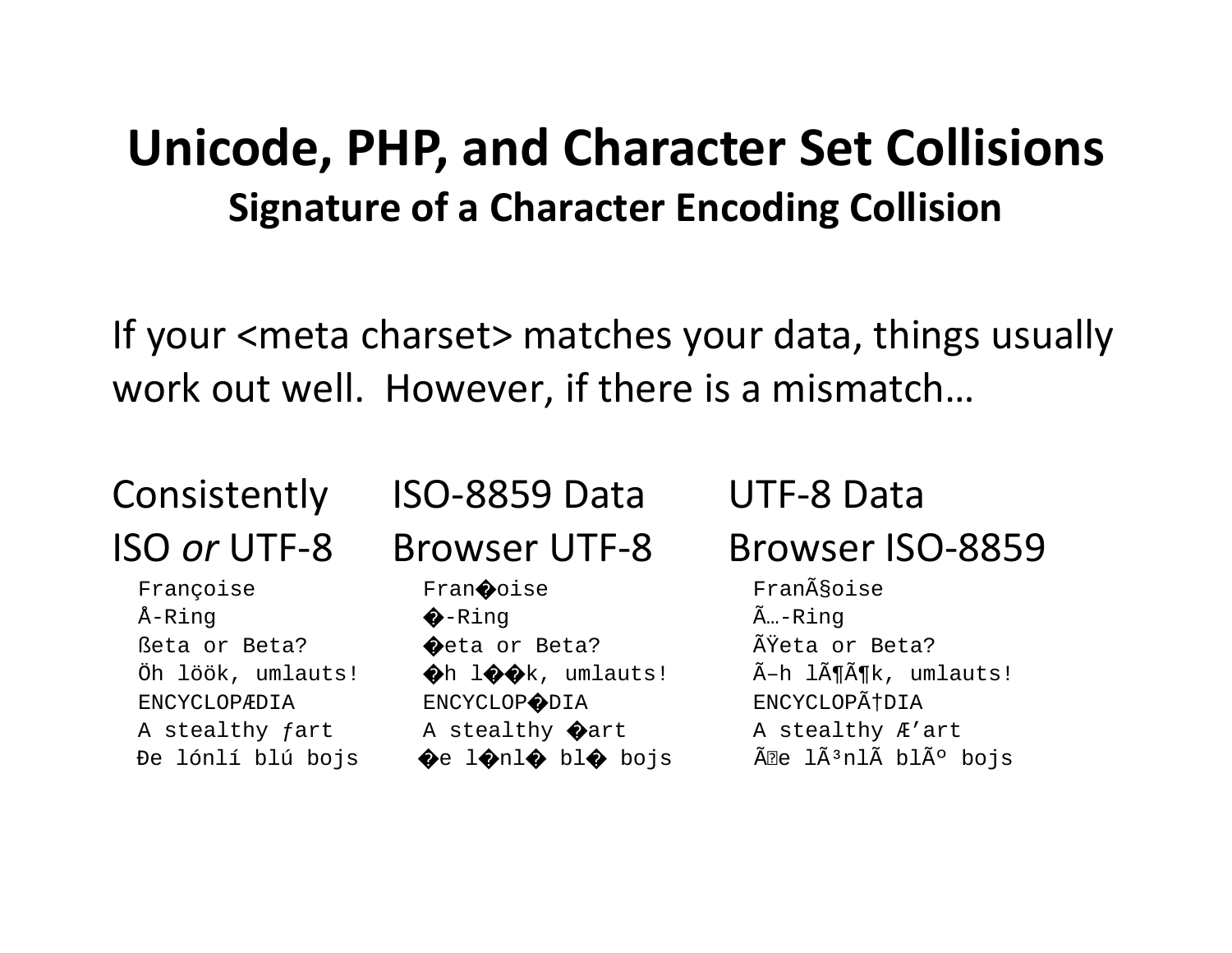# **Unicode, PHP, and Character Set Collisions Signature of a Character Encoding Collision**





#### An independent Kurdistan: World continues



Read More...

As the militant Islamic State of Iraq and Syria a€" which now wants to be called the Islamic State a€" threatens to shatter Iraq's central government. the leaders of Iraq's Kurdish Regional Government have called for...



#### Americans to Sarah Palin: Please stop talking

BY BECKET ADAMS | 07/09/14 02:58 PM

Former Alaska Gov. Sarah Palin is the politician Americans most want to stop talking, according to a Wall Street Journal/NBC News survey that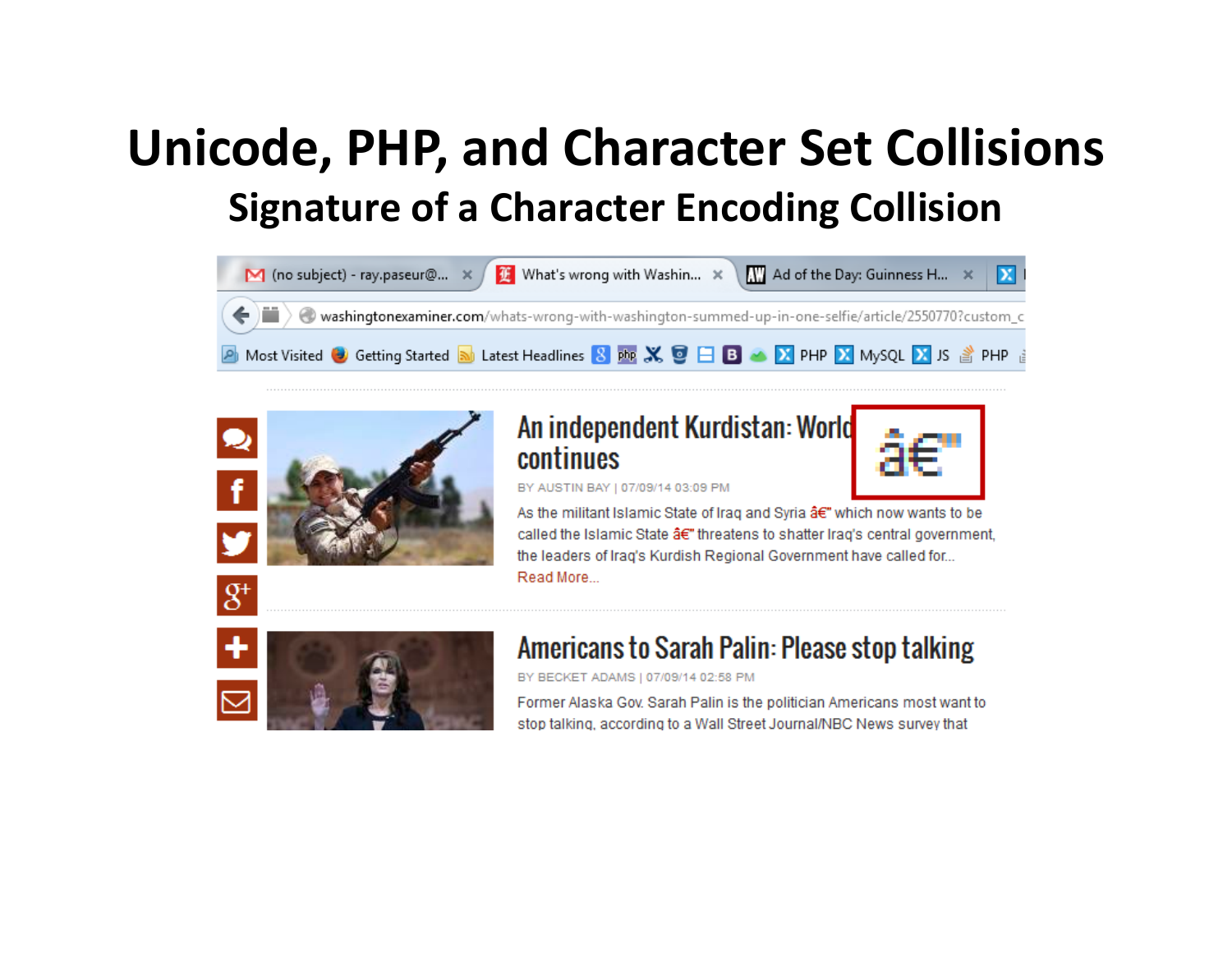# **Unicode, PHP, and Character Set Collisions Brief History of Character Encoding**

American Standard Code for Information Interchange

- 127 ASCII Characters 0000 0000 0111 1111
- 256 Extended ASCII Chars 1000 0000 1111 1111 o Printable glyphs (mid-1980's) o Incompatible "standards"
- ¿ What of those funny ácceñted chars ?
	- Emergence of Latin-1, ISO-8859-1, Windows-1252
	- Gobbled up all the code points above *7F*
	- Oops. What about the €uro? Maastricht 1992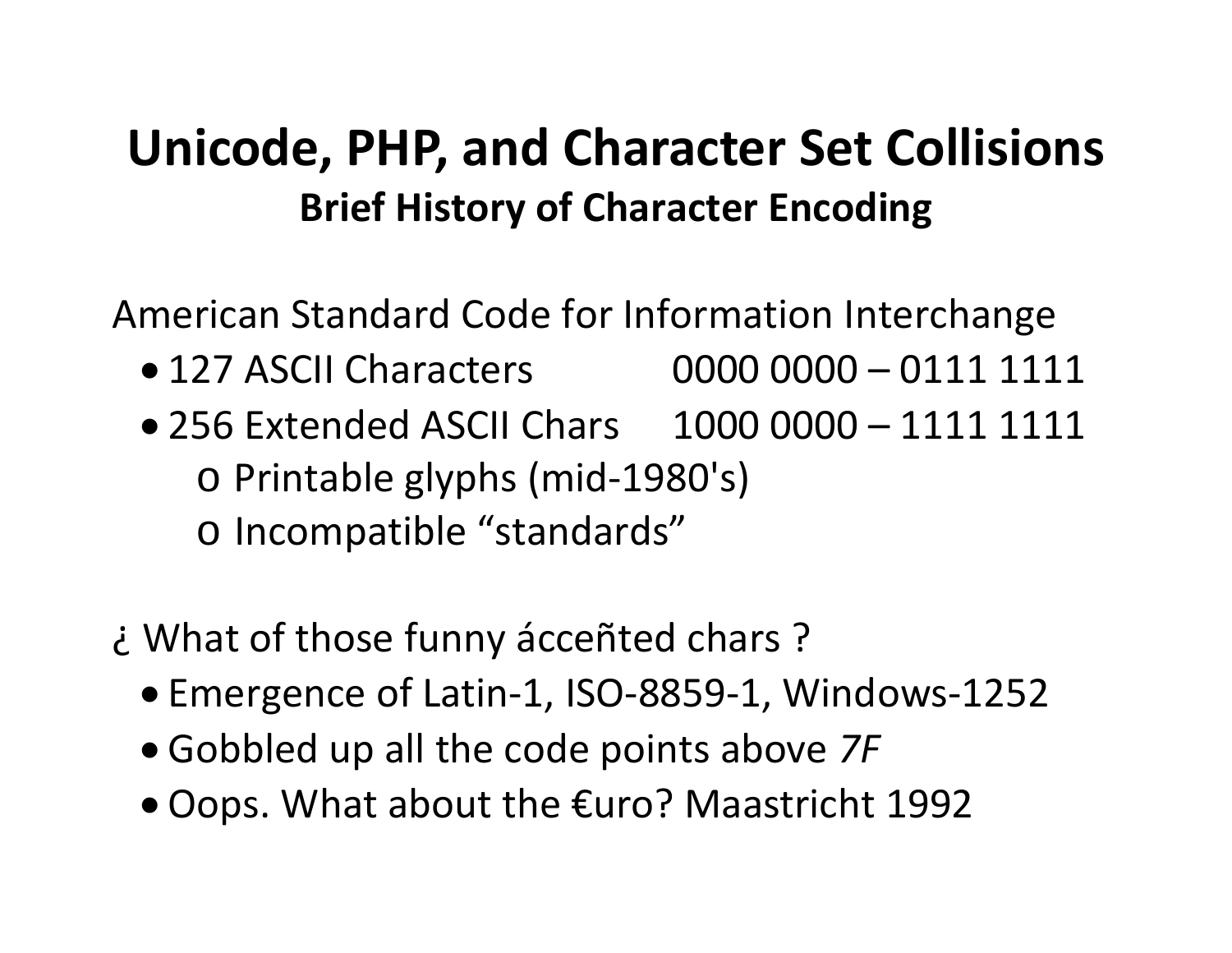# **Unicode, PHP, and Character Set Collisions Brief History of Character Encoding**

#### **Realities of the 1990's**

- Extended ASCII was adequate for most Western text
- Nascent WWW began to connect societies
- PHP was born with this in mind:

*"A string is series of characters, where a character is the same as a byte. This means that PHP only supports a 256-character set, and hence does not offer native Unicode support."*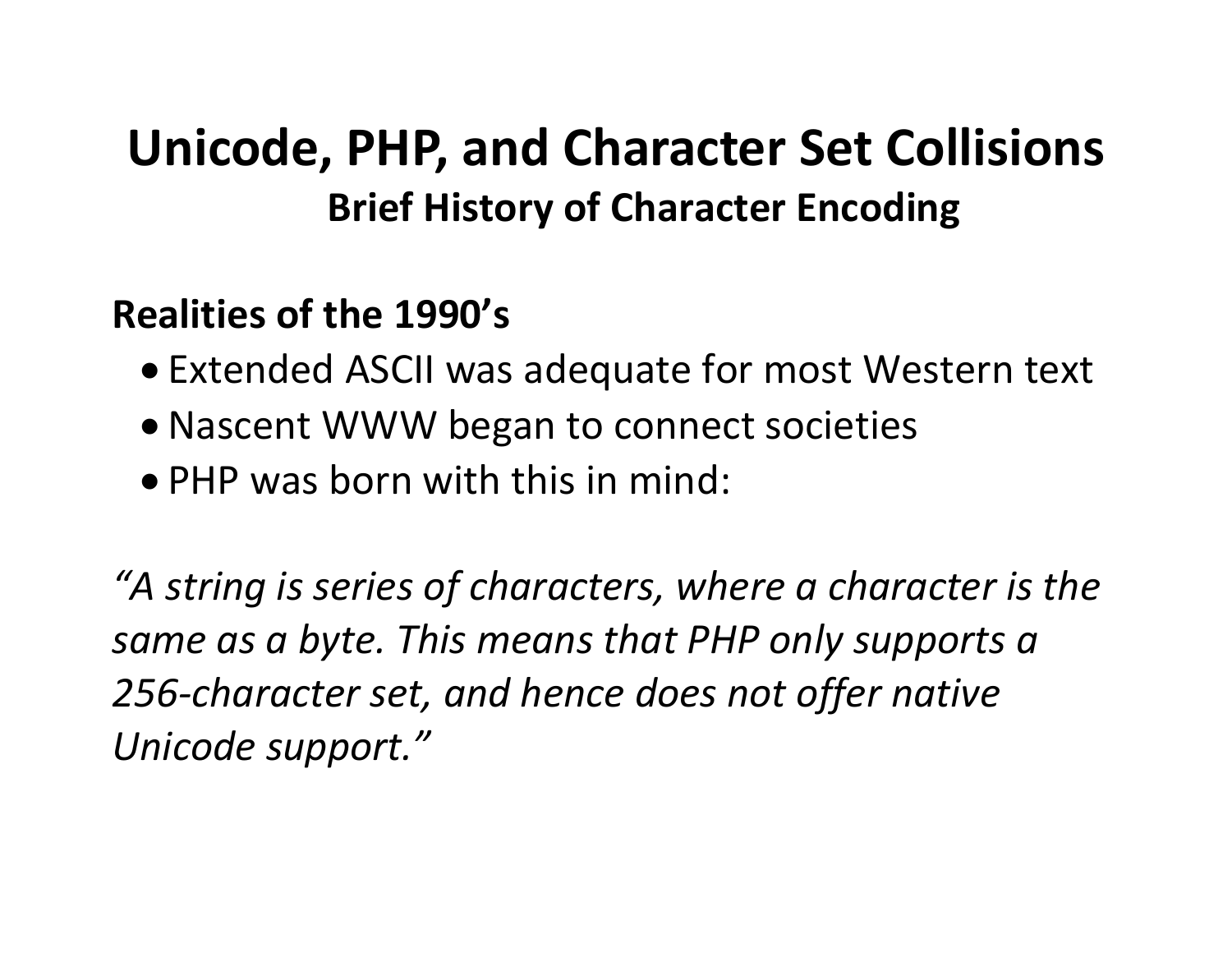# **Unicode, PHP, and Character Set Collisions Brief History of Character Encoding**

#### **Realities of the 1990's and beyond**

- Overwhelming dependence on (Extended) ASCII
- Many conflicting and unwieldy encoding schemes
- Byte-Order Marks and Endianness
- 1992: Thompson and Pike described UTF-8
- 2003: RFC 3629 UTF-8 allowed 1,000,000+ chars
- 2006: UTF-8 "took off"
- 2008: UTF-8 Most. Popular. Encoding. Ever.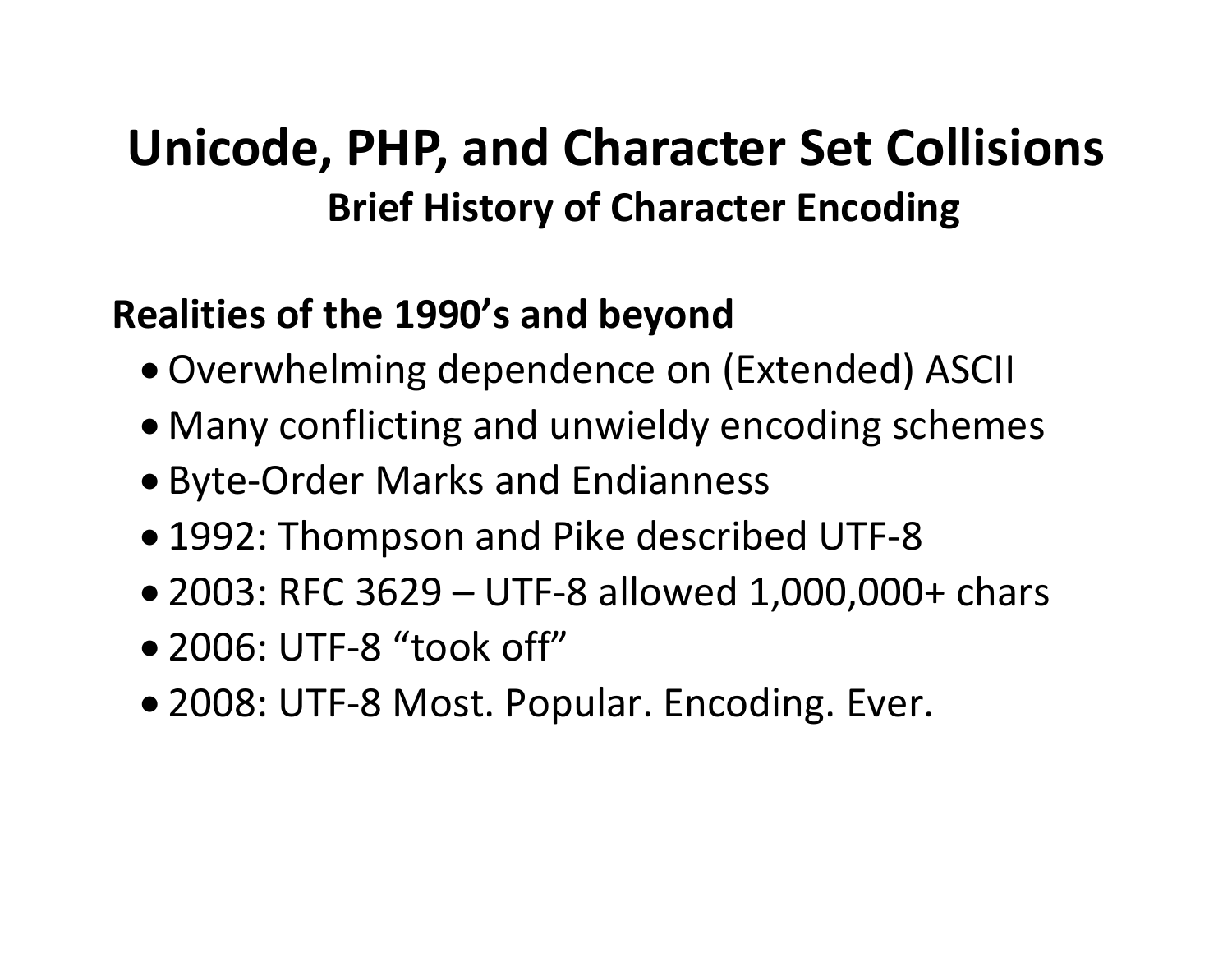### **Unicode, PHP, and Character Set Collisions Growth of UTF-8 on the Web**



"UnicodeGrow2b" by Krauss - Own work. Licensed under Creative Commons Attribution-Share Alike 4.0 via Wikimedia Commons - <http://commons.wikimedia.org/wiki/File:UnicodeGrow2b.png>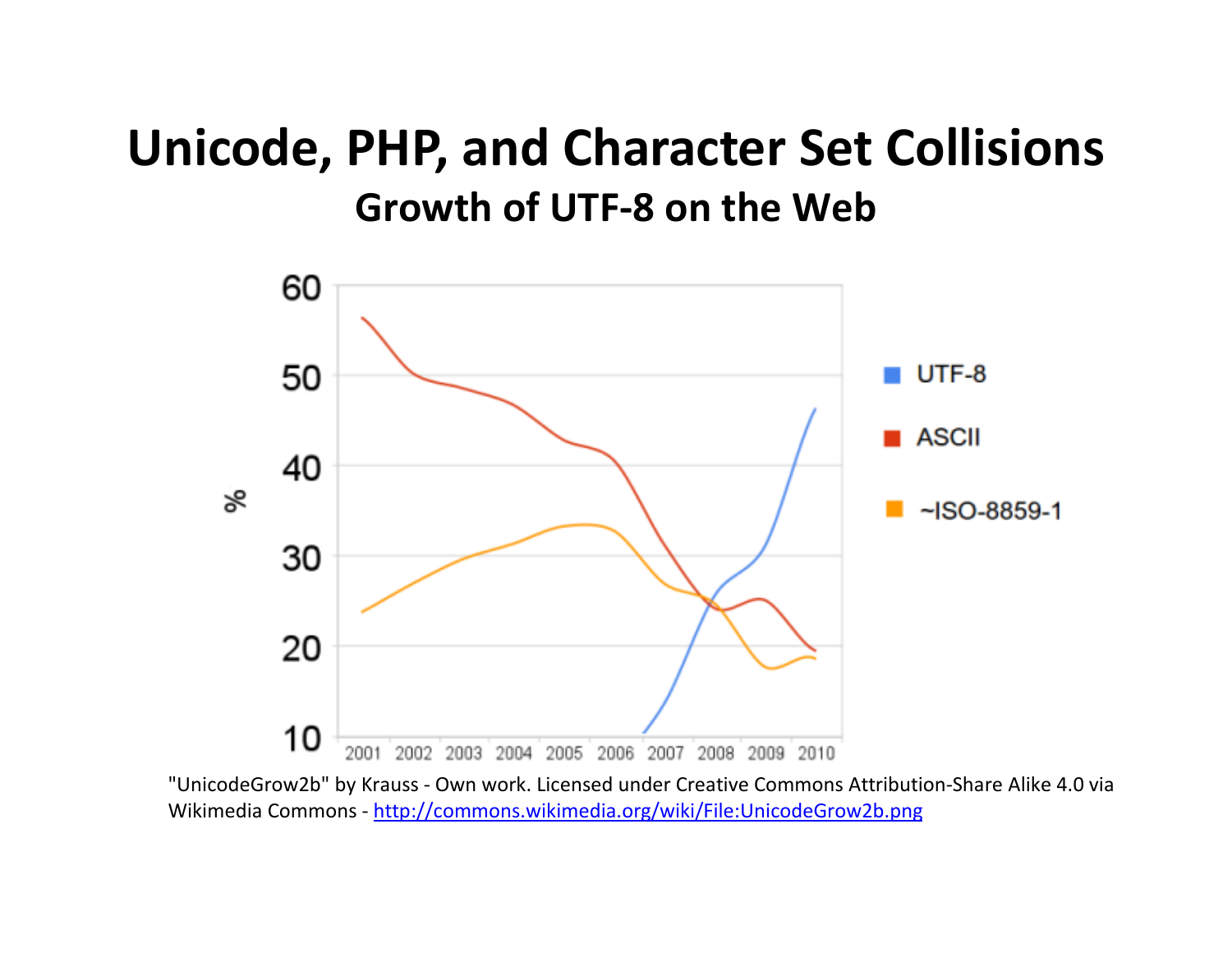## **Unicode, PHP, and Character Set Collisions Genius of UTF-8 Encoding**

All one-byte ASCII Characters Preserved 1:1 Self-Evident with no BOM or Endian

|                | UTF-8 Encoding |                            |           |  |           |           |  |           |  |  |
|----------------|----------------|----------------------------|-----------|--|-----------|-----------|--|-----------|--|--|
|                |                | bytes bits* representation |           |  |           |           |  |           |  |  |
| $\mathbf{1}$   | 7              | Obbb bbbb                  |           |  |           |           |  |           |  |  |
| $\mathbf{2}$   | 11             | 110b bbbb                  | 10bb bbbb |  |           |           |  |           |  |  |
| $\overline{3}$ | 16             | 1110 bbbb                  | 10bb bbbb |  | 10bb bbbb |           |  |           |  |  |
| 4              | 21             | 1111 0bbb                  | 10bb bbbb |  |           | 10bb bbbb |  | 10bb bbbb |  |  |

**\*bits used in character, aside from the UTF-8 signal bits 2^7 = 128 chars. 2^8 = 256 chars.** *2^21 = 2.1MM chars.*

But…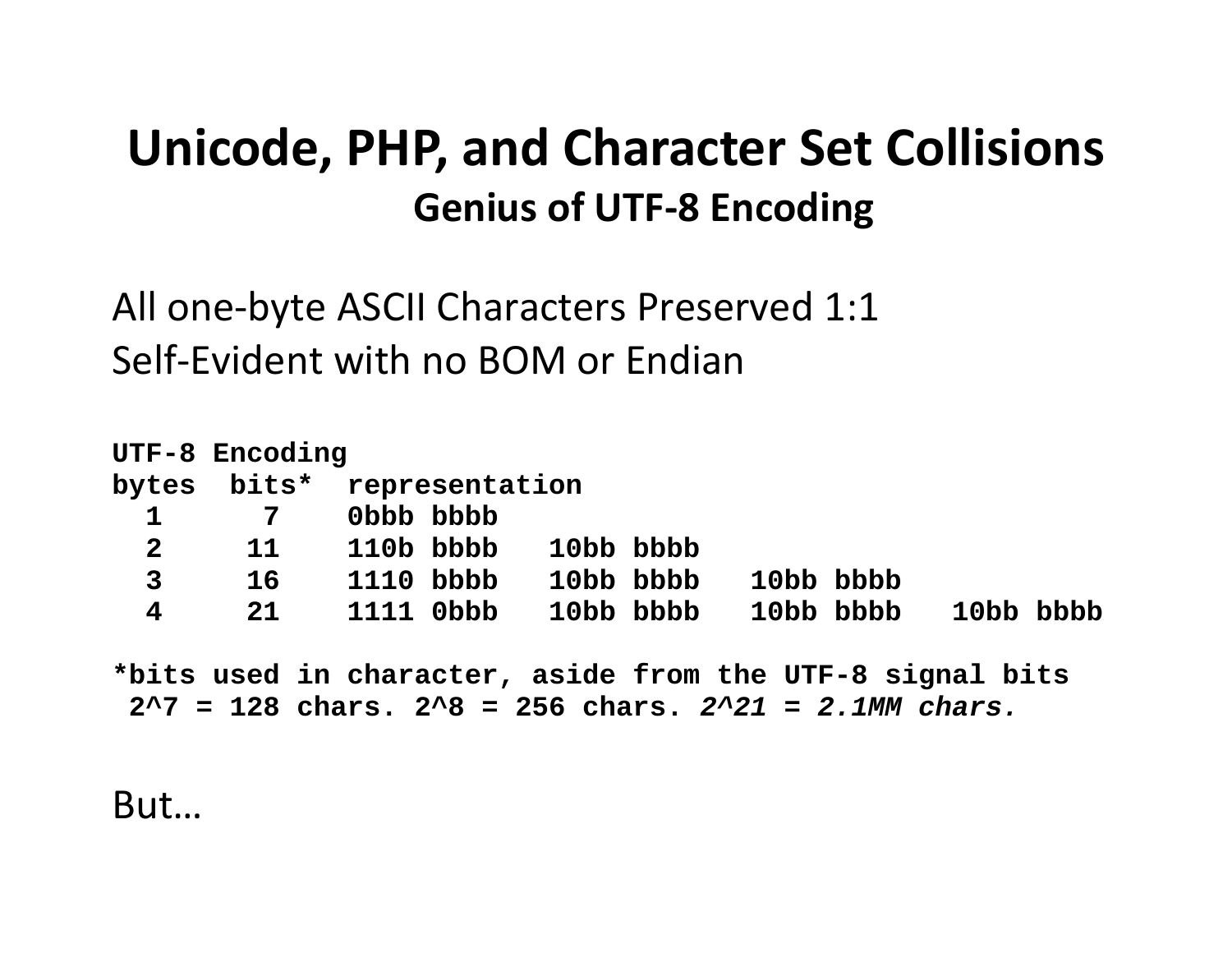## **Unicode, PHP, and Character Set Collisions Downside of UTF-8 Encoding**

If a byte has the high-order bit **on**, the byte is part of a UTF-8 multi-byte character.

Ergo: All one-byte Extended ASCII characters are lost.

*"A string is series of characters, where a character is the same as a byte. This means that PHP only supports a 256-character set, and hence does not offer native Unicode support."*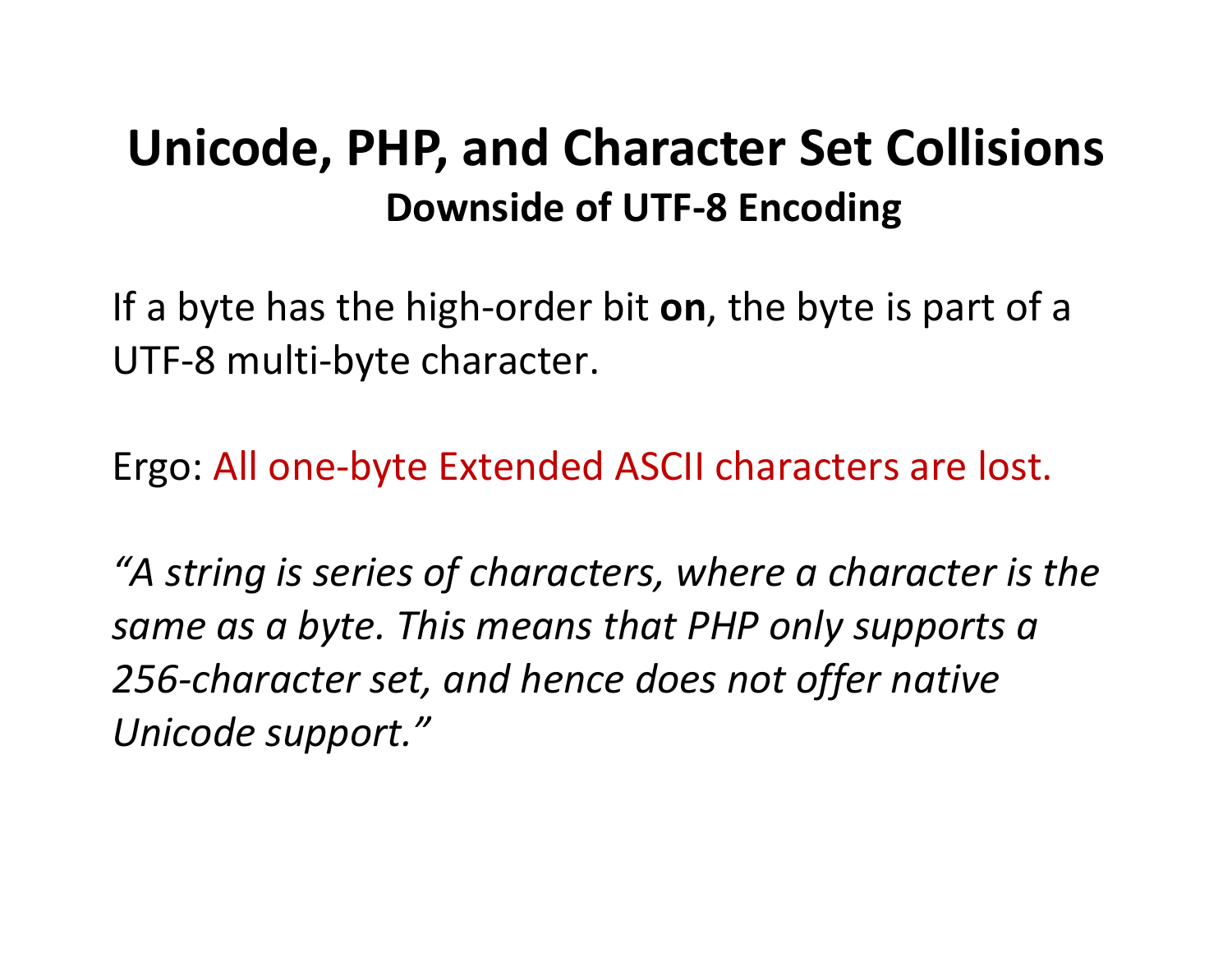## **Unicode, PHP, and Character Set Collisions Most Common PHP UTF-8 Encoding Issues**

Western-European accented chars stored in ISO-8859-1

Example: **Æ** (AE Ligature) character

- decimal code point 198, hex *C6*, binary 1100 0110
- Two high-order bits imply a two-byte UTF-8 character
- UTF-8 AE Ligature is hexadecimal *C386*

Similar collisions occur with accents, umlauts, tildes, rings and some currency symbols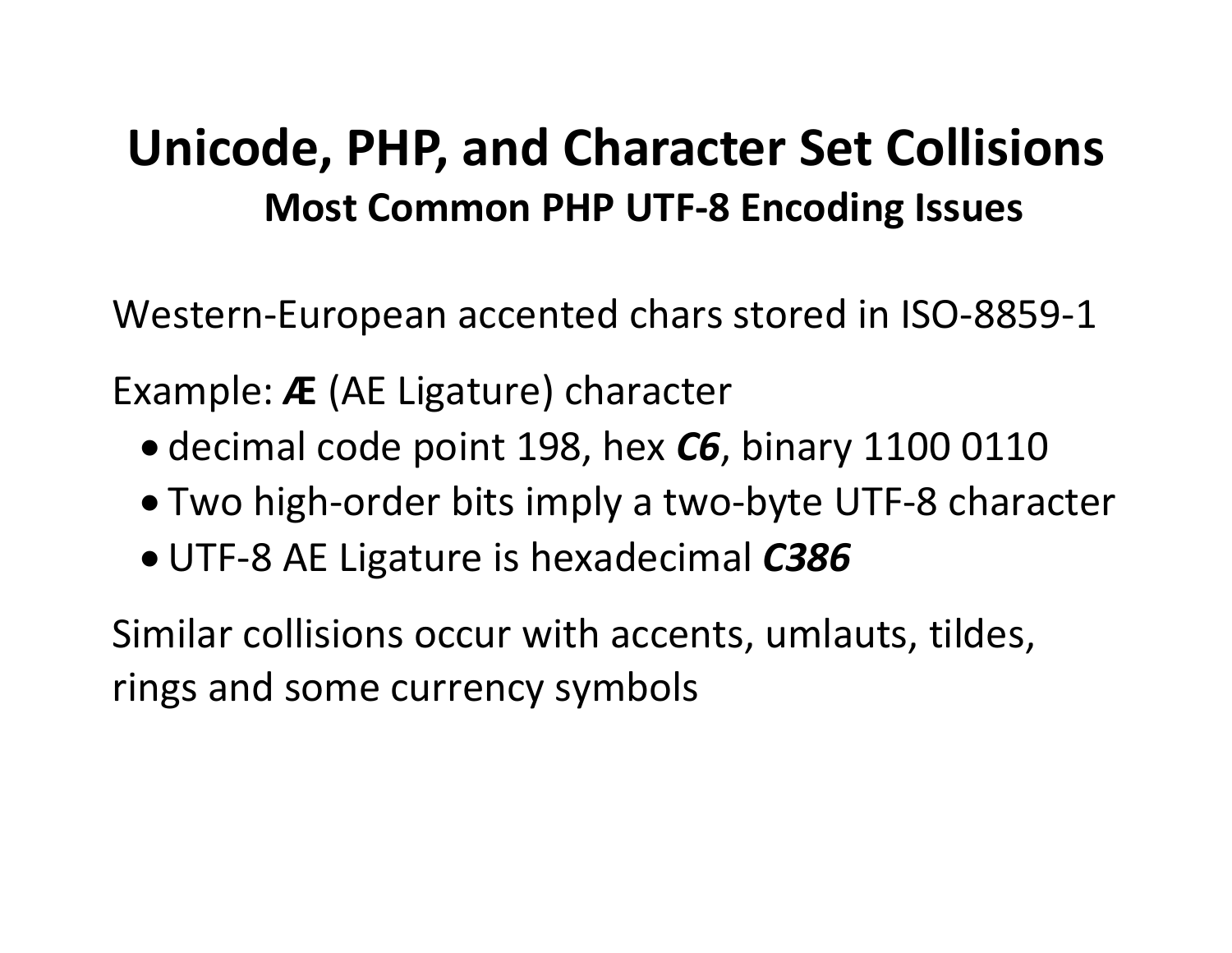#### **Unicode, PHP, and Character Set Collisions The PHP Recondite Conundrum**

In UTF-8 *a character is not the same as a byte*!

PHP does not dictate a specific encoding for strings

- Is the string **á** one-byte hex *E1* (ISO-8859-1)?
- Is the string **á** two-byte hex *C3A1* (UTF-8)?

It depends! What character encoding *was in use* at the time the string literal was created? Check your IDE or Editor settings. PHP mb\_detect\_encoding() knows **á** is not an ASCII character, but will be unable to distinguish between ISO-8859-1 and UTF-8.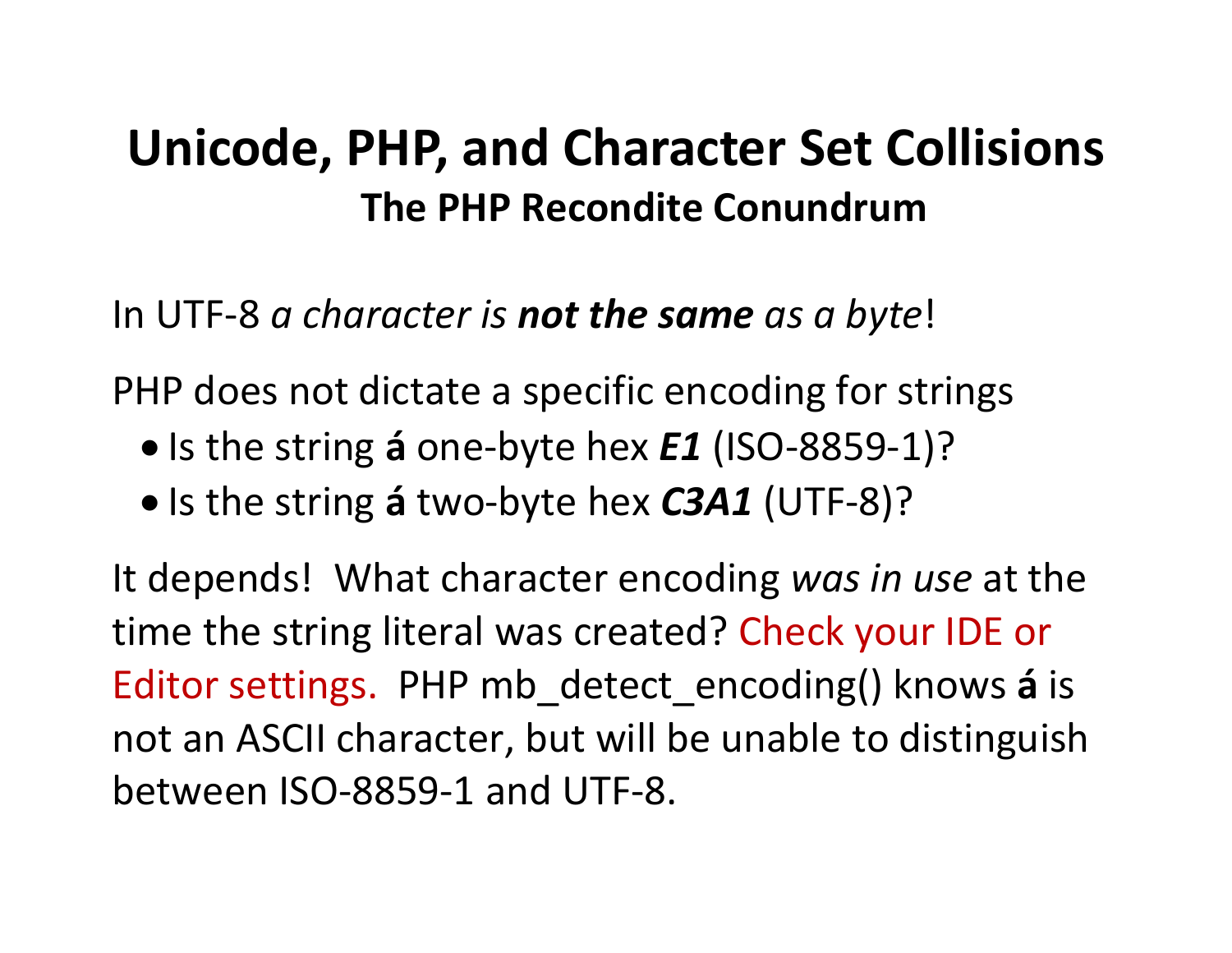## **Unicode, PHP, and Character Set Collisions Changing Posture at Release 5.4+**

PHP htmlentities(), htmlspecialchars() default charset

- "Optional" 3<sup>rd</sup> argument for default charset
- PHP  $< 5.4.0 =$  ISO-8859-1
- PHP  $> = 5.4.0 = UTF-8$
- PHP > = 5.6.0 = configuration option (Sheesh!)

"Although this argument is *technically optional*, you are **highly encouraged to specify** the correct value for your code." How many of your code points does this touch?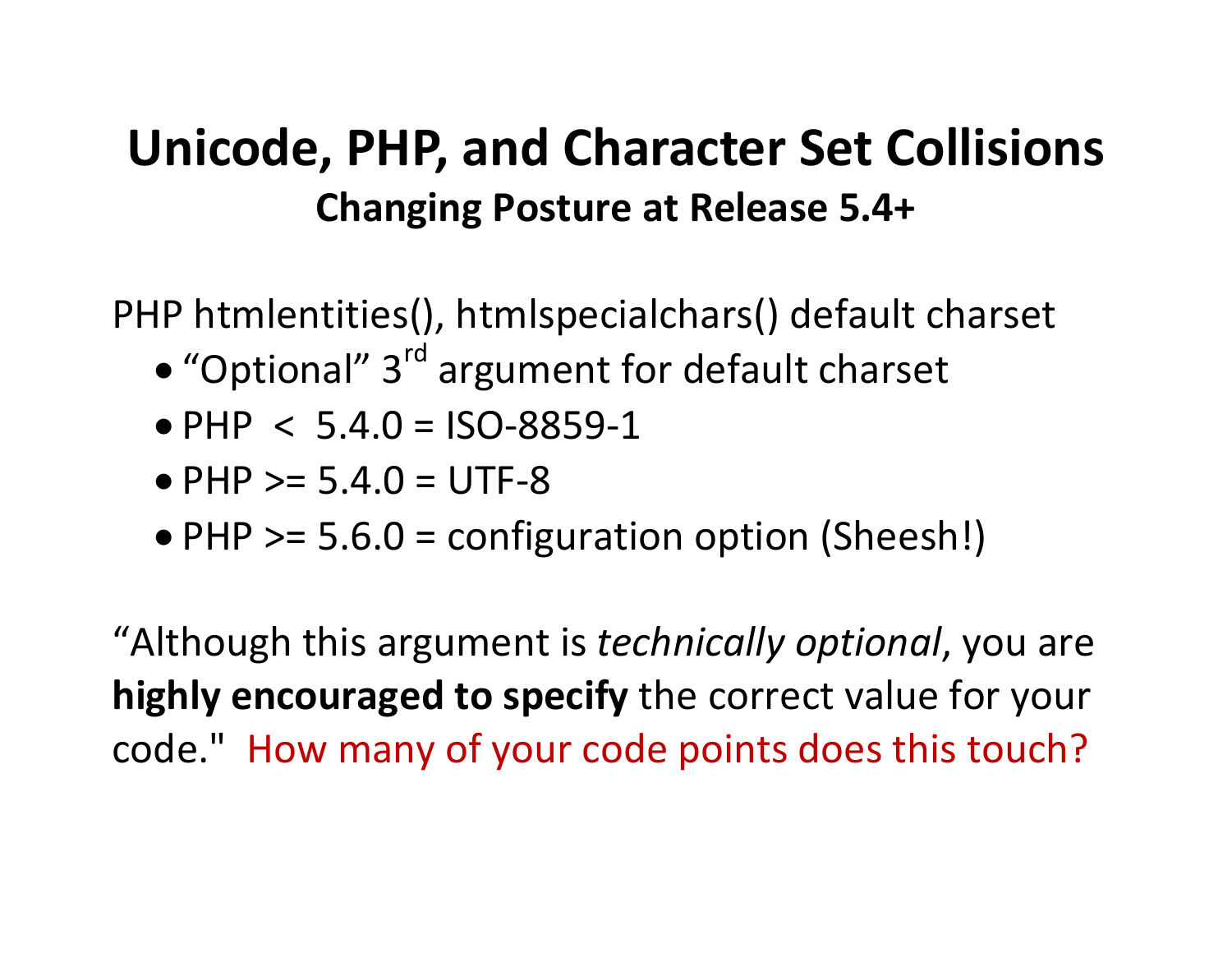## **Unicode, PHP, and Character Set Collisions Confusing the Browsers with** *Charset*

Your text editor / IDE settings are in play

| File format: $p_C$ | Encoding: UTF-8 |                      |  |
|--------------------|-----------------|----------------------|--|
|                    |                 | Default              |  |
|                    |                 | <b>ANSI</b>          |  |
| ders               |                 | <b>DOS</b>           |  |
|                    |                 | UTF-8                |  |
|                    |                 | Unicode              |  |
|                    |                 | Unicode (big endian) |  |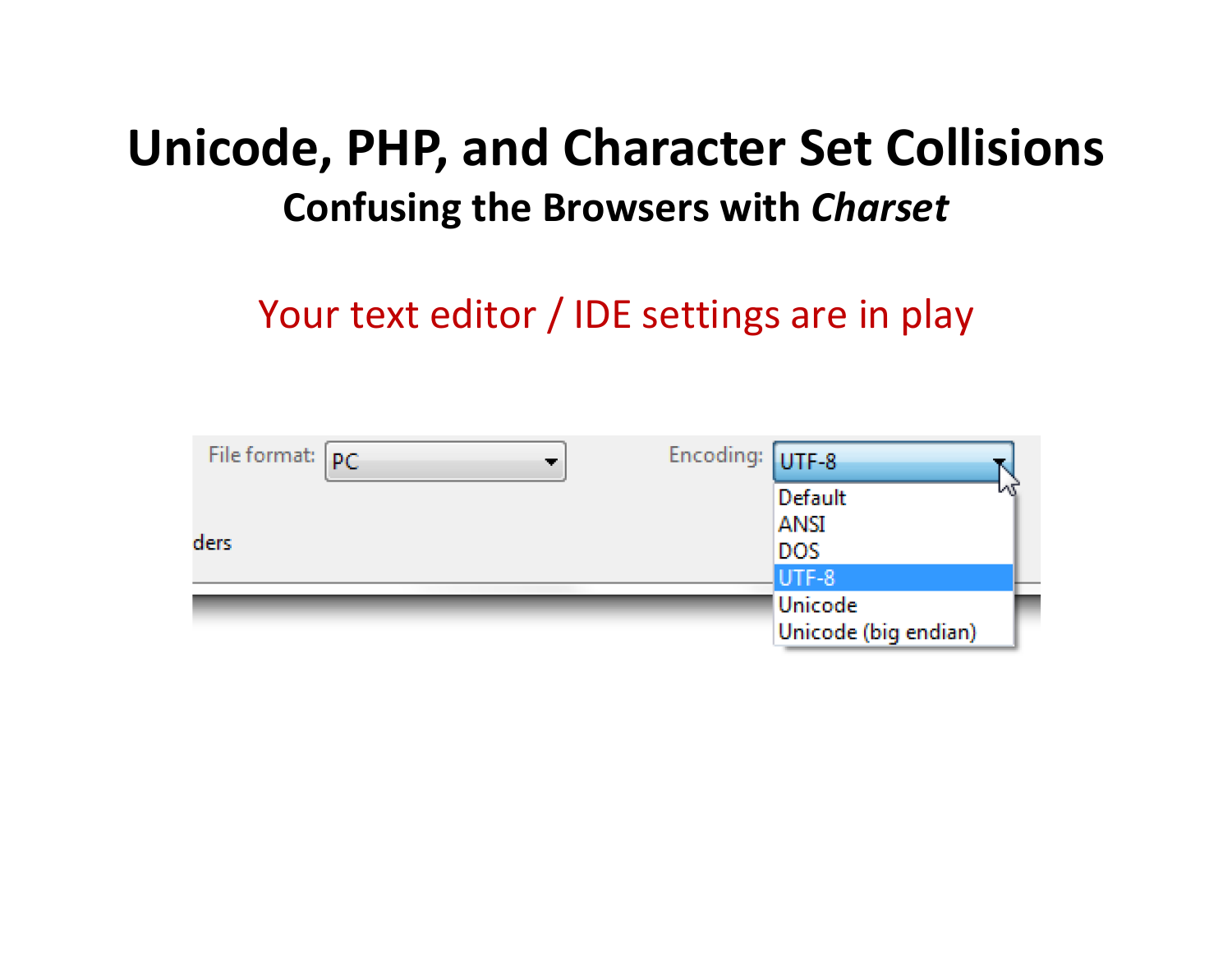# **Unicode, PHP, and Character Set Collisions Converting Existing Data**

PHP utf8 encode() converts single-byte characters above code point 127 to UTF-8 multibyte characters\*

PHP strlen() increases because it is a byte count

PHP mb strlen() returns character count

<http://php.net/manual/en/ref.mbstring.php>

\* This is a mung and cannot be re-run on the same string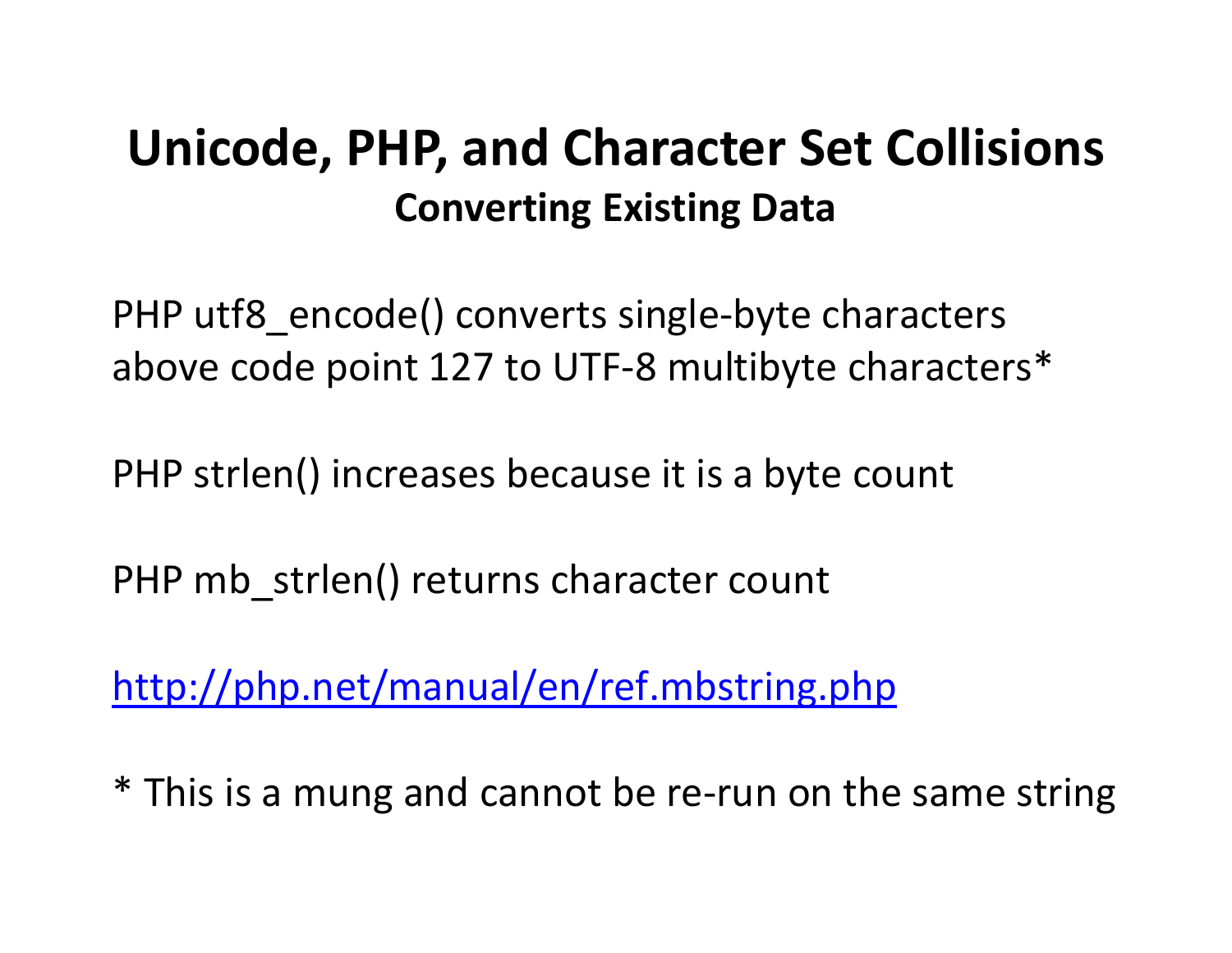# **Unicode, PHP, and Character Set Collisions Converting Existing Data**

PHP utf8\_decode() *tries* to convert UTF-8 characters to their ISO-8859-1 equivalents. Does not always work – many more UTF-8 characters!

Failure results include missing or garbled text.

€ may be best represented by **&euro**; and **f** by & finof;

See list of named HTML entities in the article.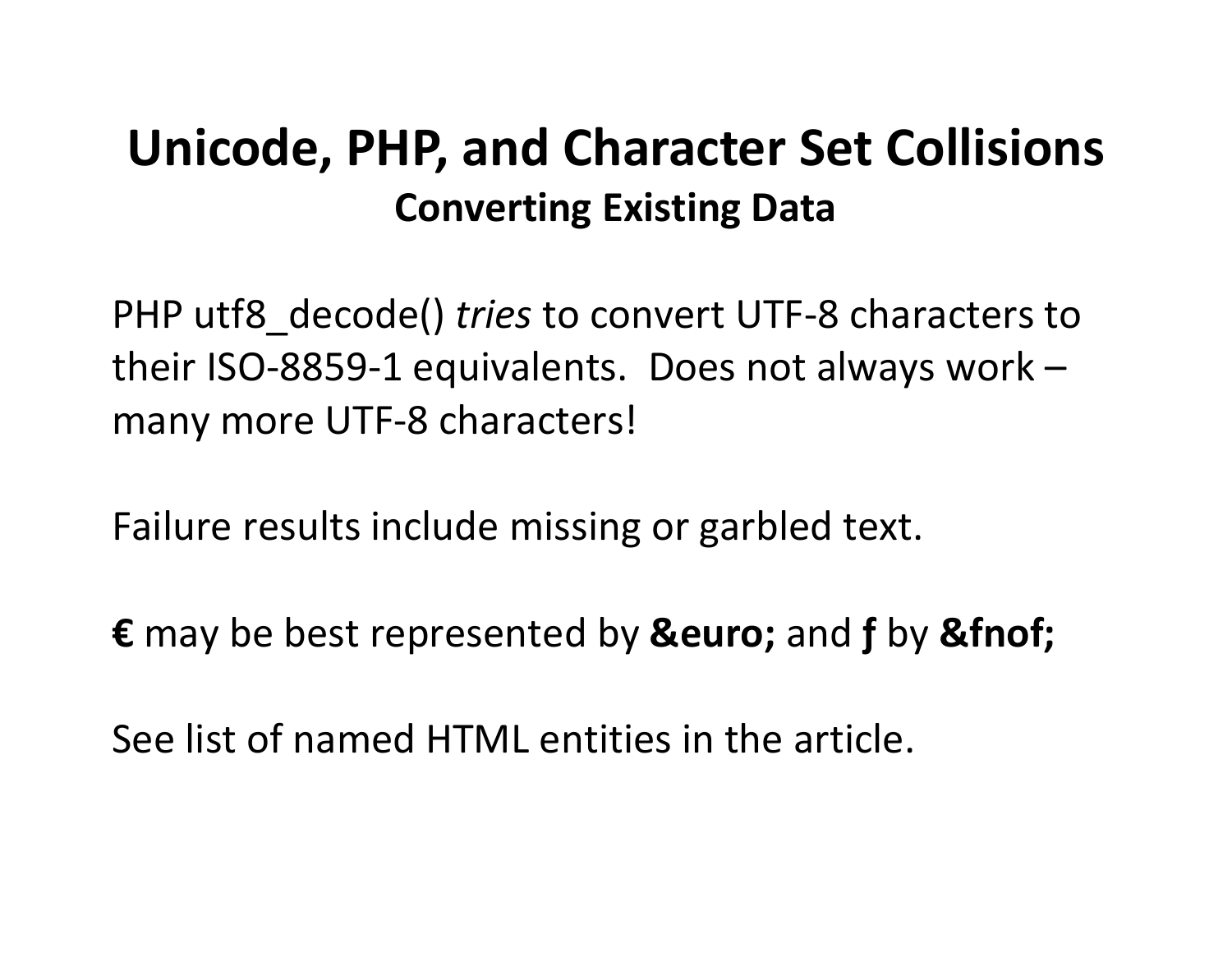# **Unicode, PHP, and Character Set Collisions Converting Existing Data**

Assumptions:

- UTF8\_decode() *assumes* input is UTF-8
- UTF8\_encode() *assumes* input is ISO-8859-1
- Where does that leave Windows-1252?
- Maybe worth considering iconv()?

PHP substr() may split multibyte characters.

Use mb substr() instead. How many code points...?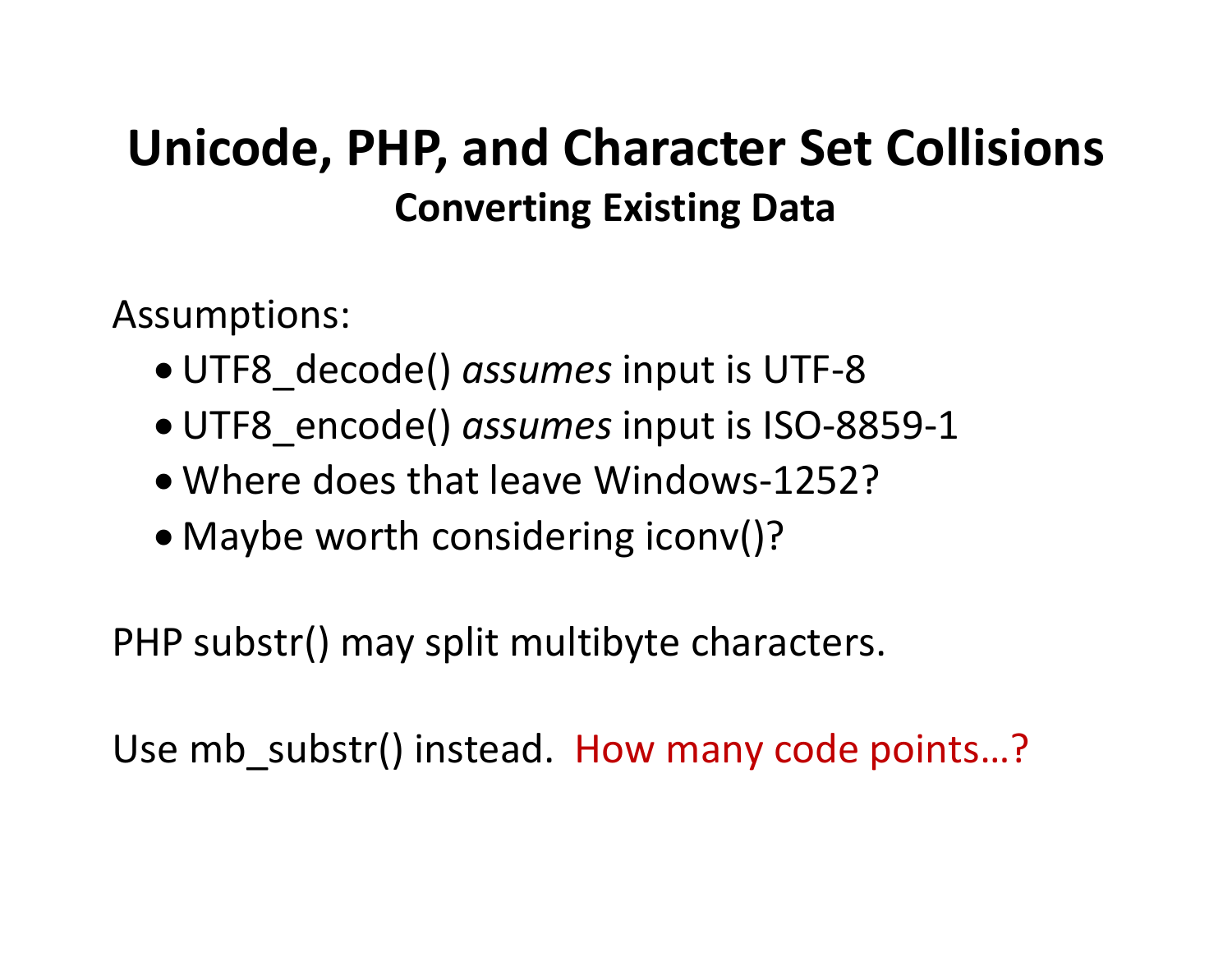#### **Unicode, PHP, and Character Set Collisions The BOM is not** *Da Bomb*

Byte Order Marks are out-of-place in UTF-8 documents

Unfortunately, Notepad® may create and insert BOM

UTF-8 BOM hex value: **EF BB BF**

UTF-8 BOM browser visual: **i**  $\dot{v}$  at the start of string

if(substr(\$data, 0, 3) == pack('CCC', 239, 187, 191))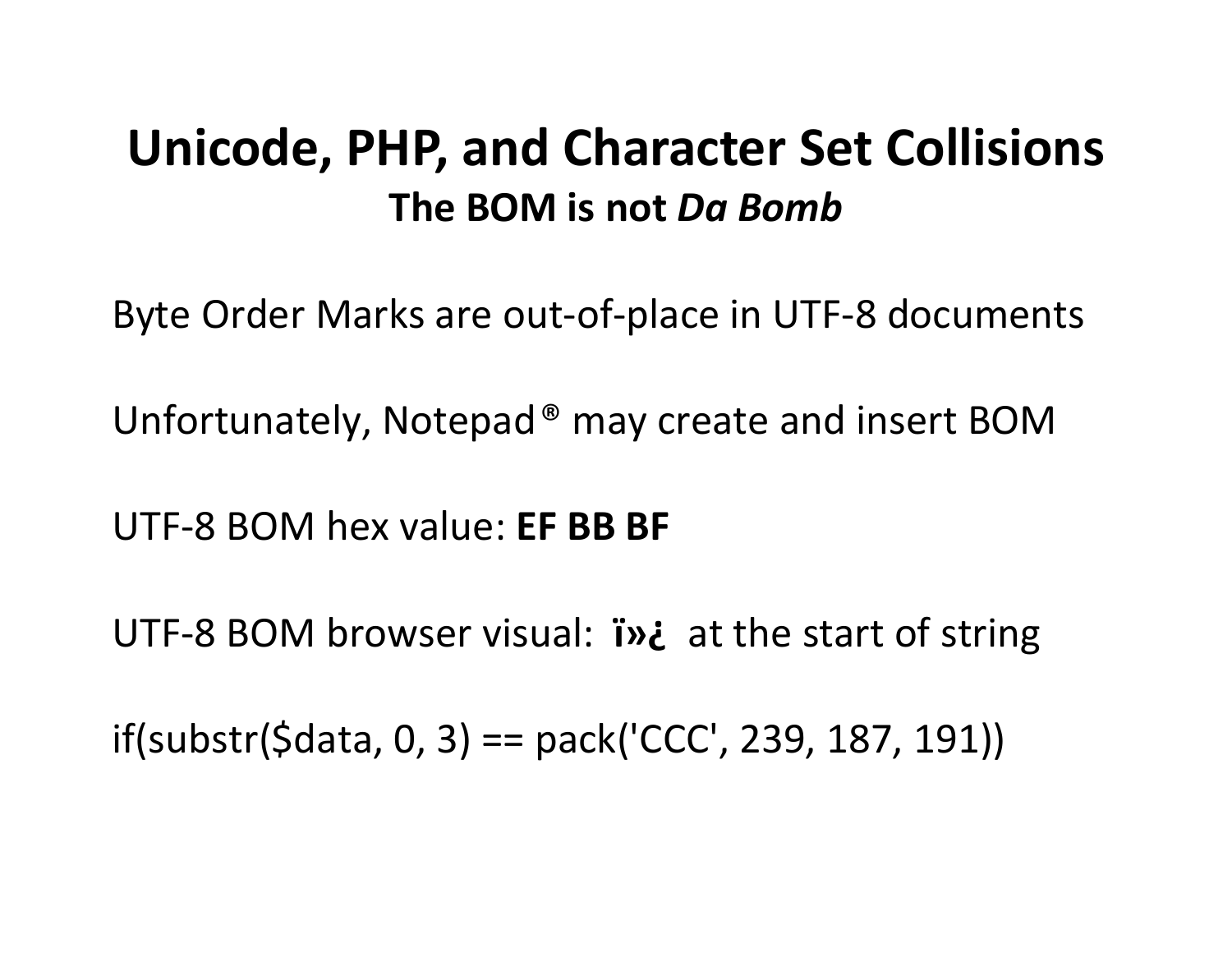## **Unicode, PHP, and Character Set Collisions Character Sets in MySQL**

mysql set charset('utf8mb4');

\$mysqli = new mysqli('localhost', 'user', 'pass', 'dbn'); \$mysqli->set\_charset('utf8mb4');

\$pdo = new PDO( 'mysql:host=localhost;dbname=dbn;charset=utf8mb4', 'user', 'pass');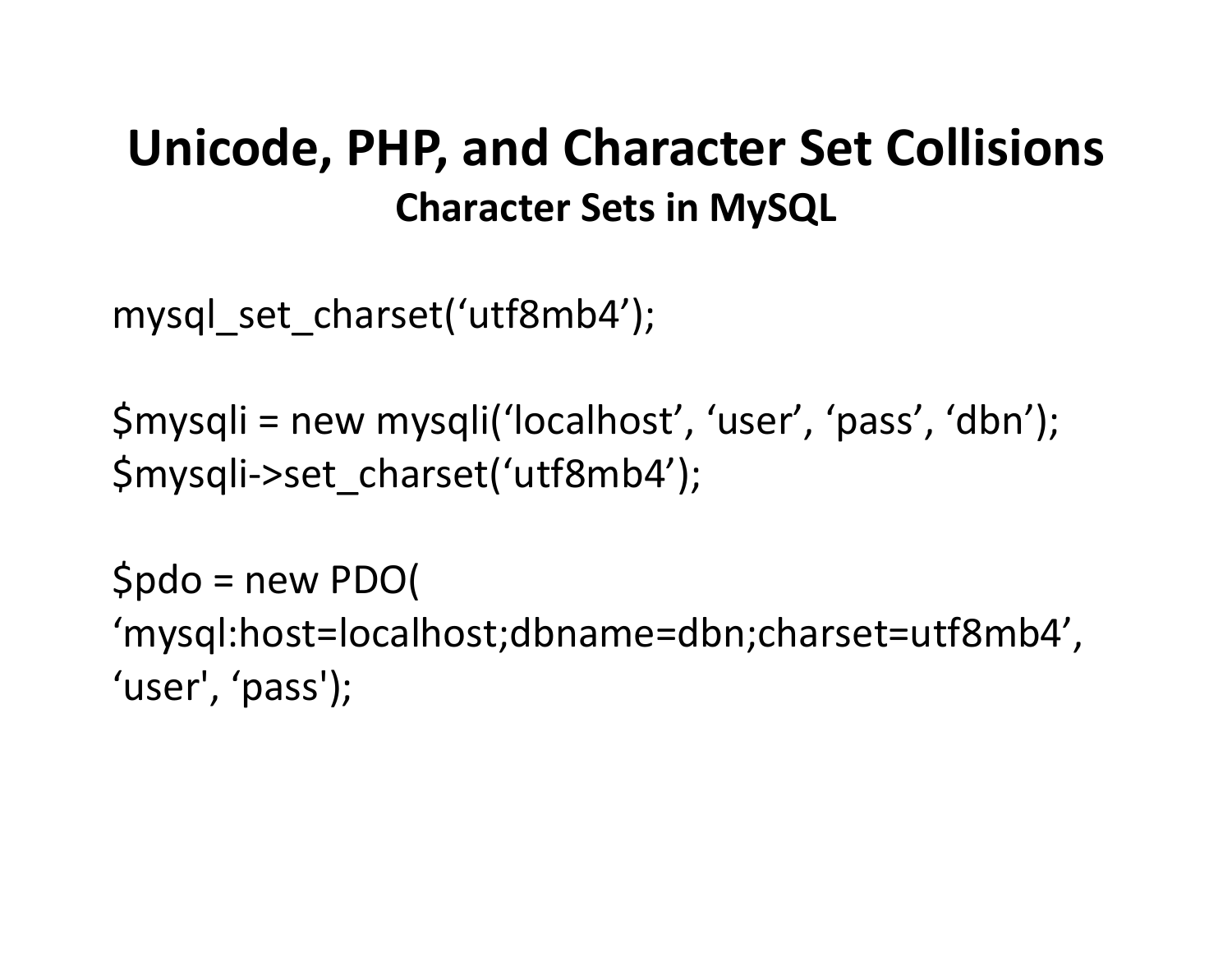#### **Unicode, PHP, and Character Set Collisions Converting Existing Tables in MySQL**

May want to use ALTER TABLE to widen the columns?

Charset name is *not* **utf8** – only 3 characters Charset name is **utf8mb4** – gives 4 characters

MySQL can return the right characters, even if you have Extended ASCII in the database

Run the query after *set\_charset()*. Query, *set\_charset(), data\_seek()* will return old Latin1 data set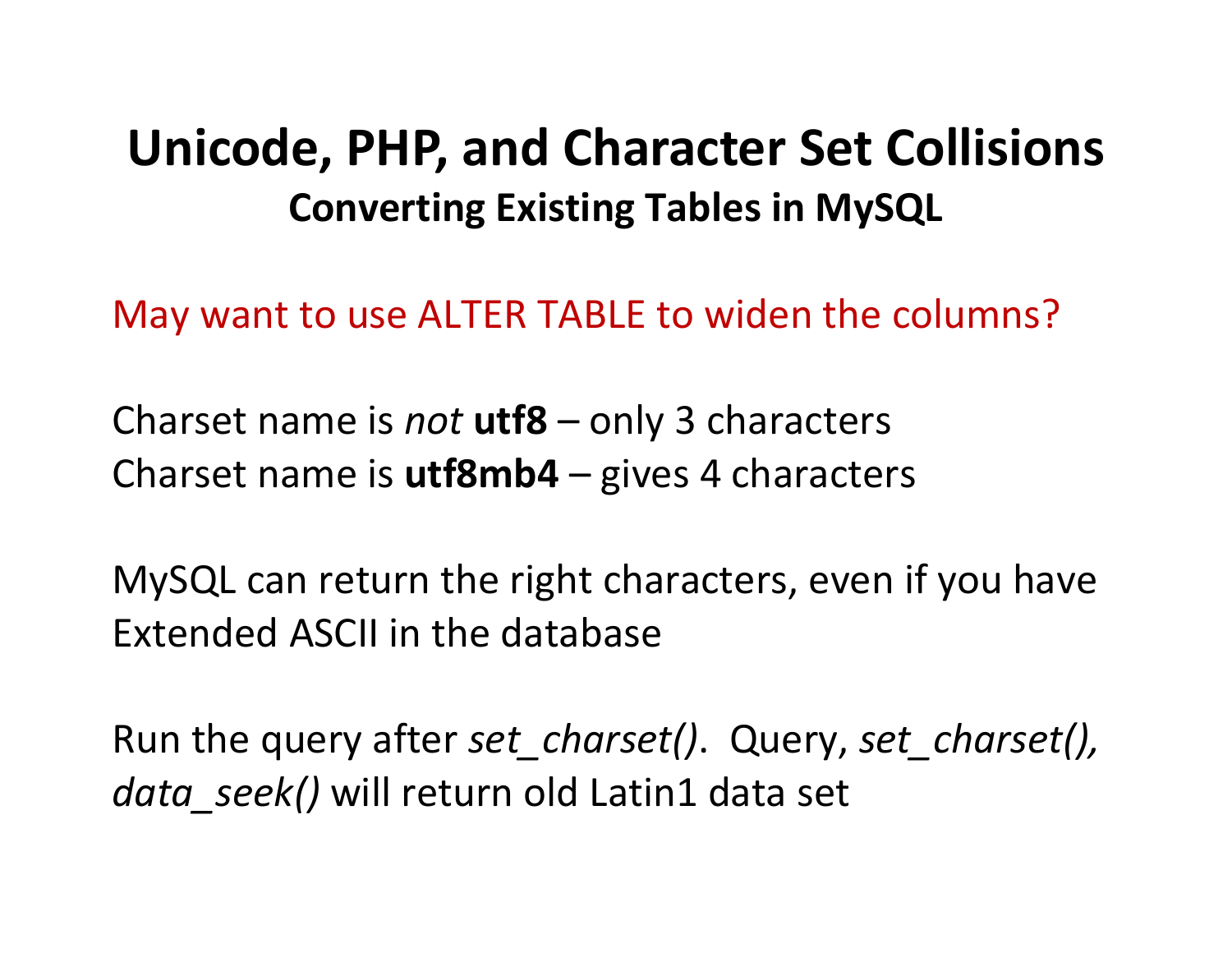#### **Unicode, PHP, and Character Set Collisions Loading tables with PDO**

Unlike MySQLi, you *must* use UTF-8 input data

With Extended ASCII input data, data loss occurs

Column is truncated at first invalid UTF-8 character

Silent: No errors or exceptions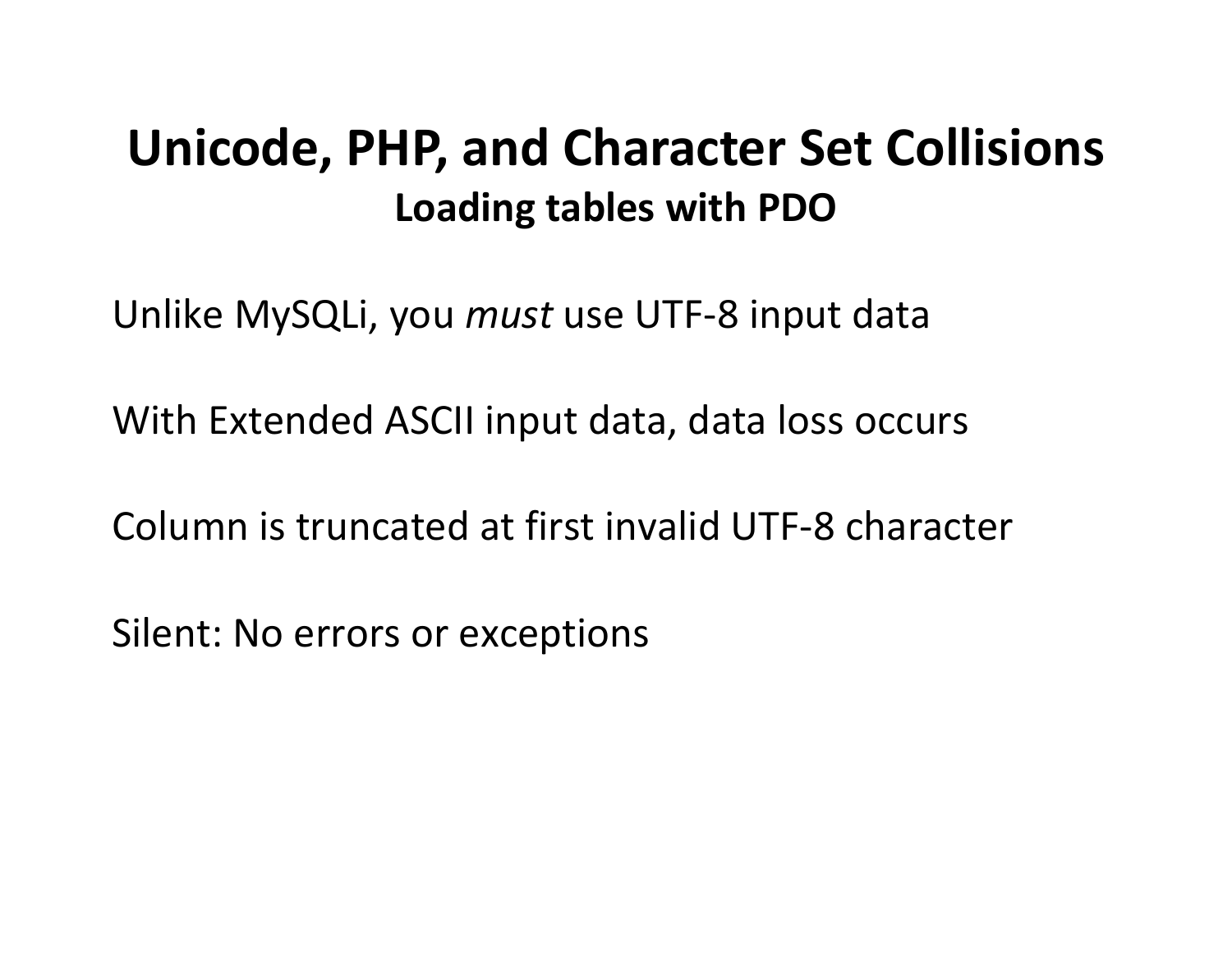General Assumptions:

- Your data is ASCII
- You want it rendered in CP-1252
- If you say "Unicode" you mean UTF-16

Expected (but unwanted) results:

• UTF-8 characters will be garbled

Watch out for **.csv** files destined for Excel spreadsheets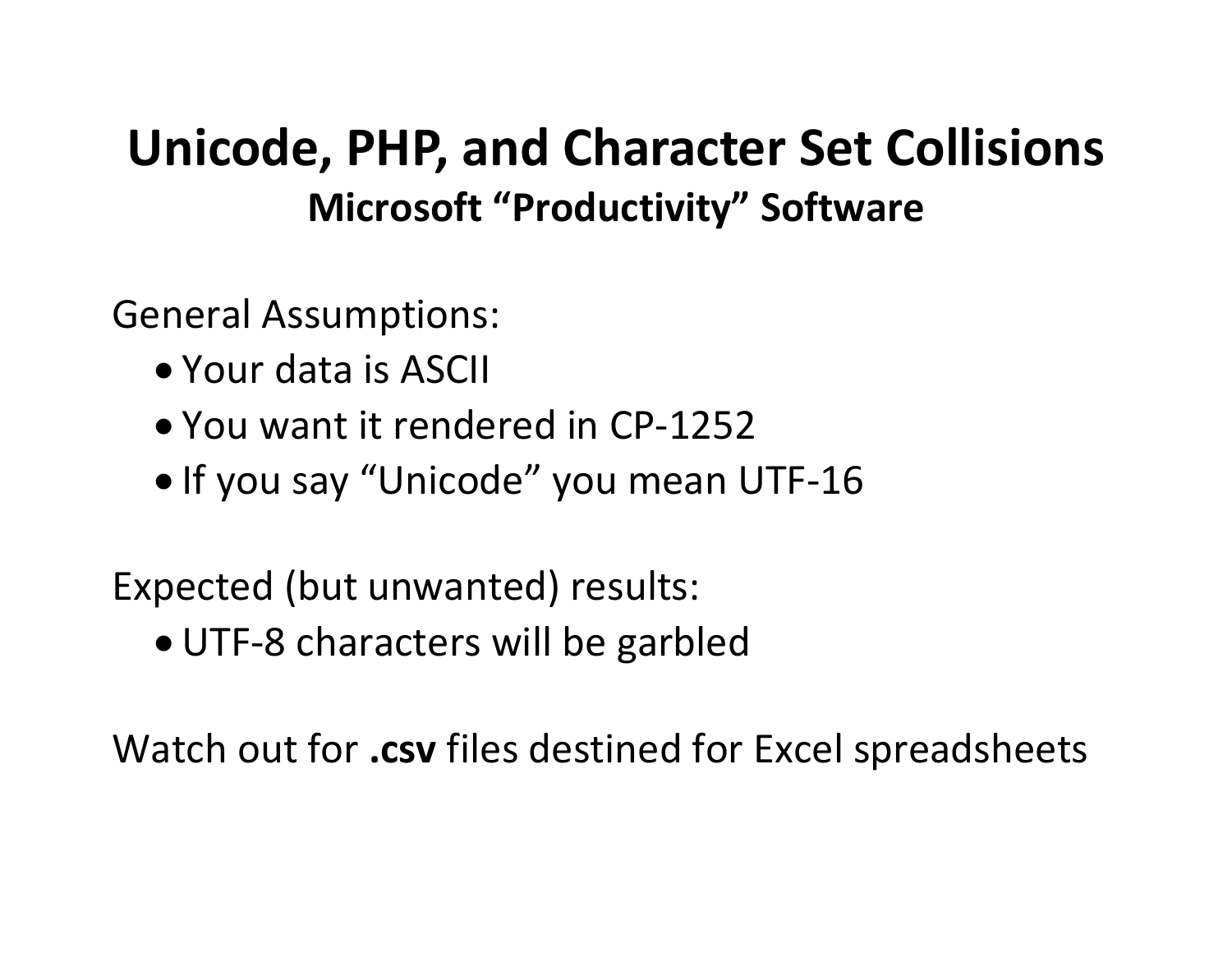Excel does not recognize UTF-8 data (?)

…Unless you tell Excel that it's UTF-8 data (?)

…But UTF-8 is self-evident (?)

Princeton University (home to Einstein) says: [http://www.itg.ias.edu/content/how-import-csv-file](http://www.itg.ias.edu/content/how-import-csv-file-uses-utf-8-character-encoding-0)[uses-utf-8-character-encoding-0](http://www.itg.ias.edu/content/how-import-csv-file-uses-utf-8-character-encoding-0)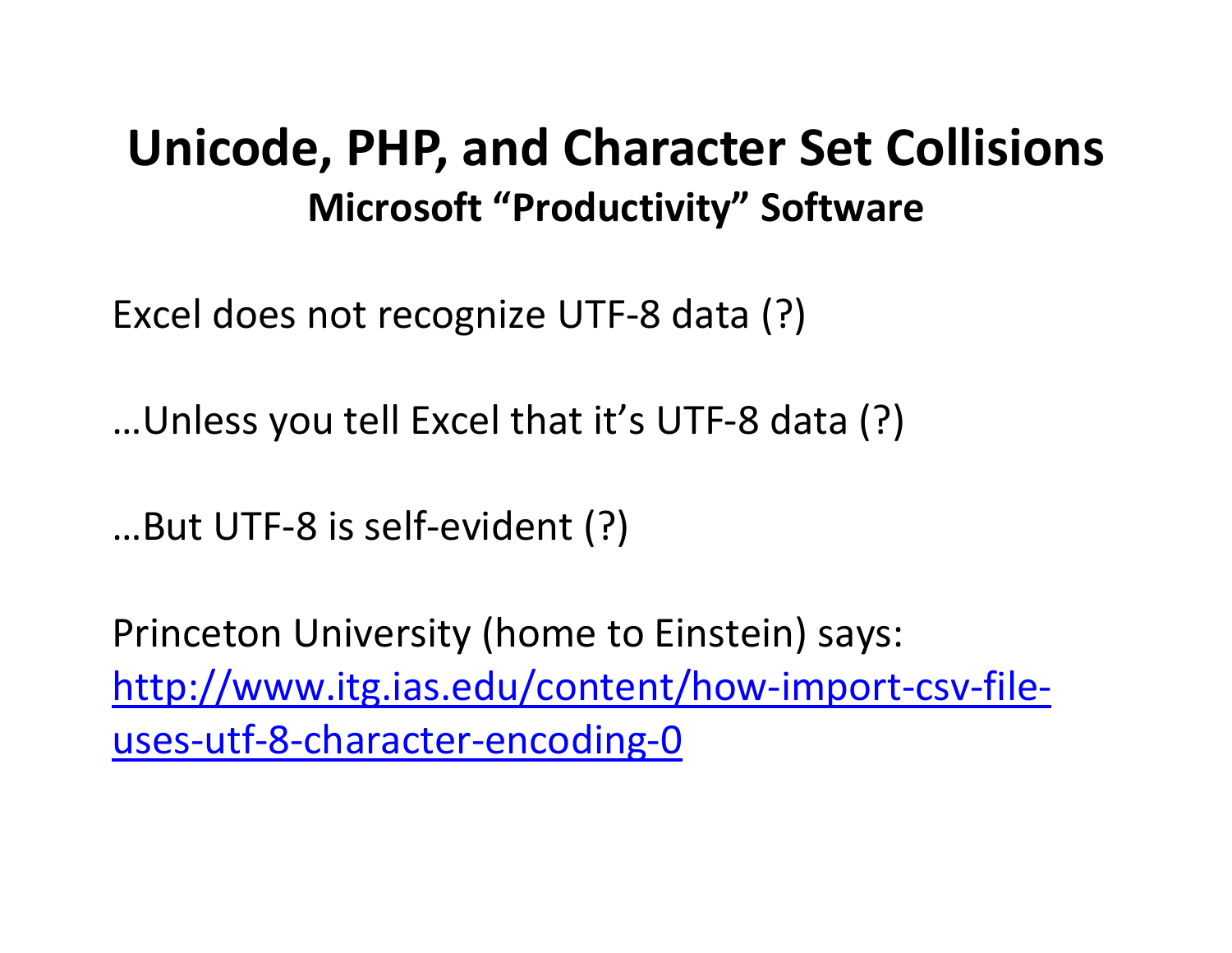Actual quotes from a support dialog:

"I would like to save a csv file from an Excel 2013 sheet with utf-8 encoding. Does someone know how to do this?" - *Peter*

"I would need more details to assist you: What difference are you trying to achieve…" - *Aravinda*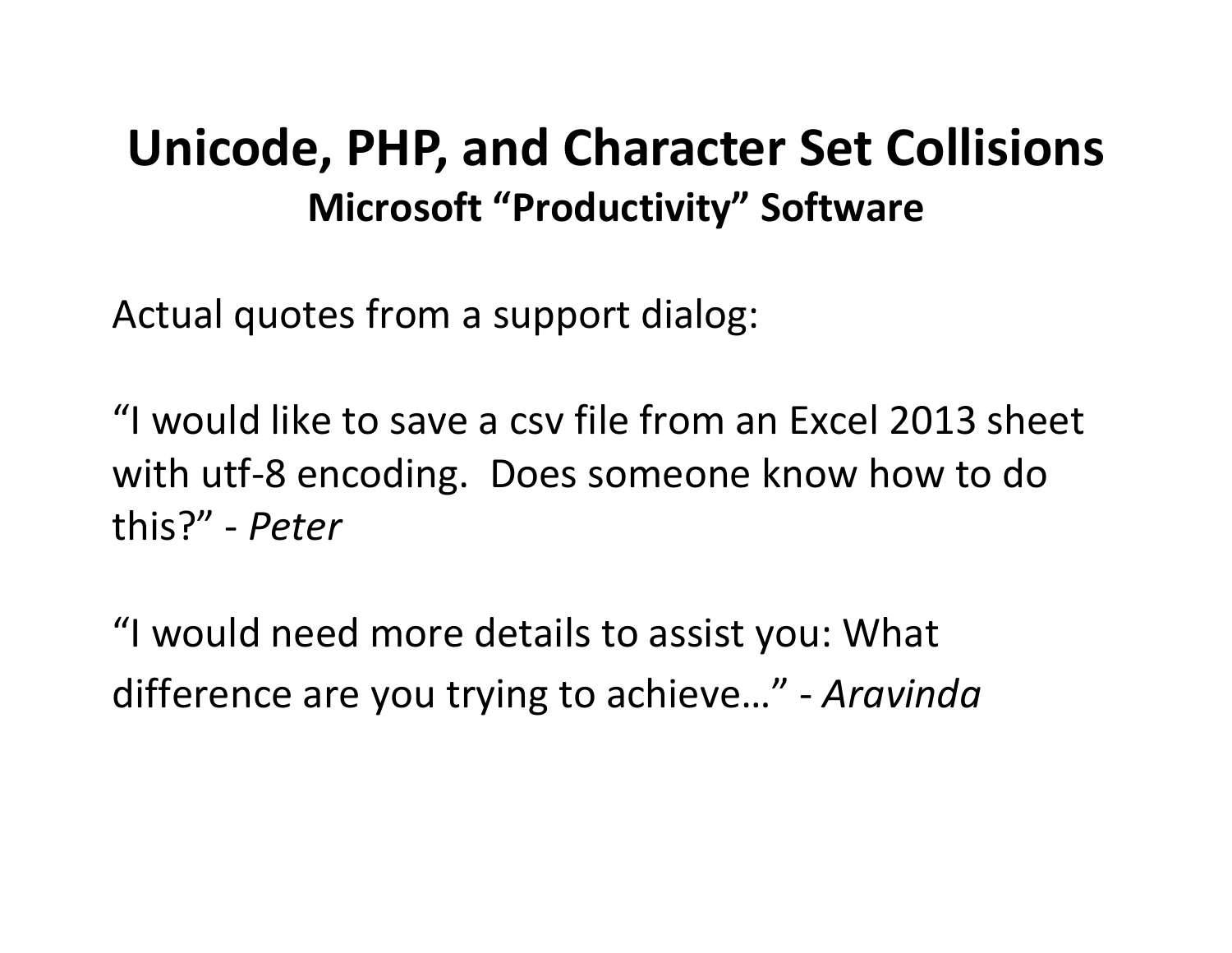Copy **Word®** / Paste into HTML **<textarea>**

Usually OK if you're rendering ISO-8859-1

Usually garbled if you're rendering UTF-8

"Fixed" by PHP get\_html\_translation\_table() with named character entities. Eg: " becomes *«* 

But strlen() increases. Check SQL column widths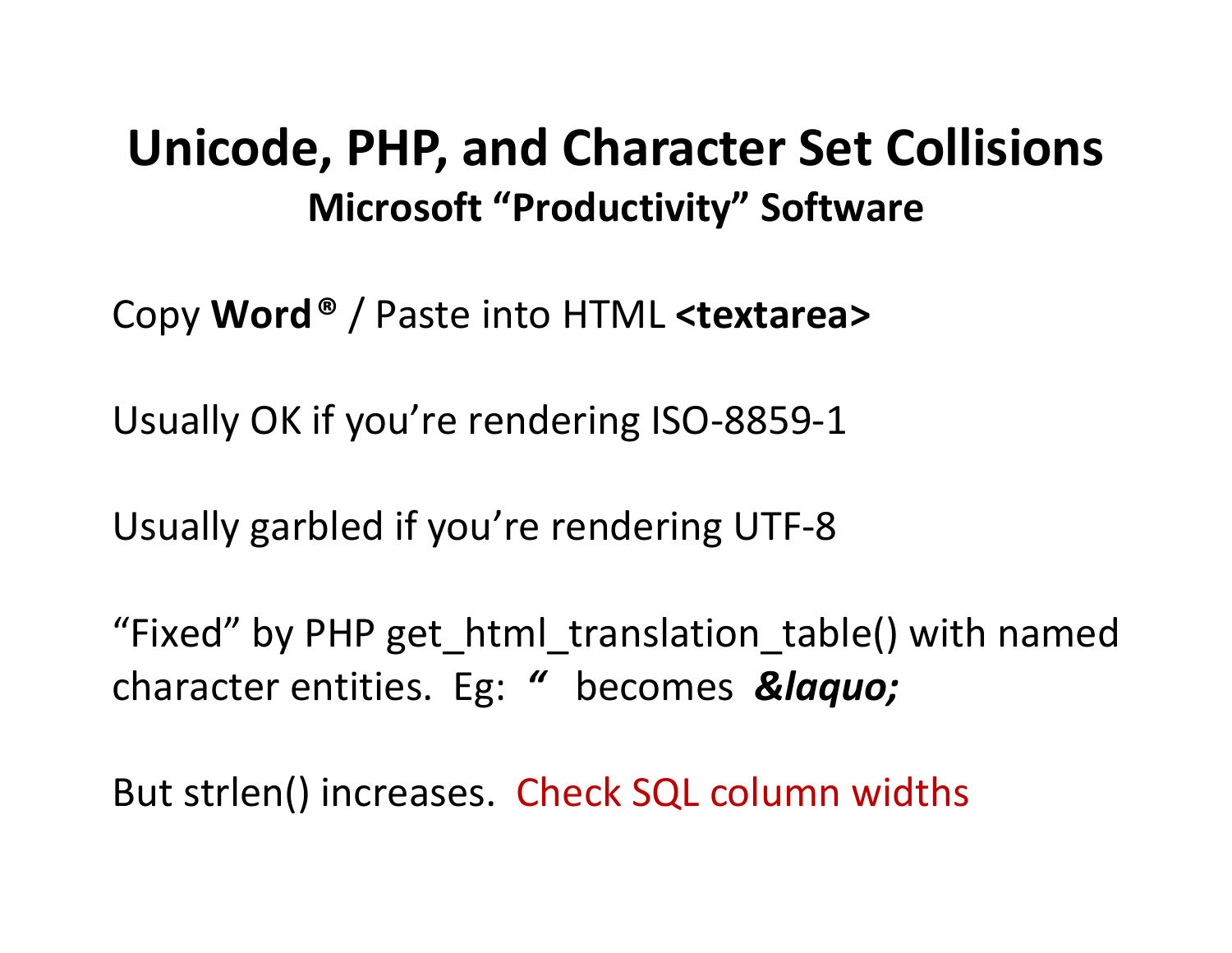## **Unicode, PHP, and Character Set Collisions Text Editors**

#### **Symptom:**

The requested URL /genealogy/Letters/ $\tilde{A}$ ¢â,- $\AA$ "1890-Dec-7.jpg" was not found on this server

#### **Cause:**

<a href=**"**1890-Dec-7.jpg" target="\_blank">Original</a>

#### **Diagnosis:**

TextWrangler uses Microsoft-style quotes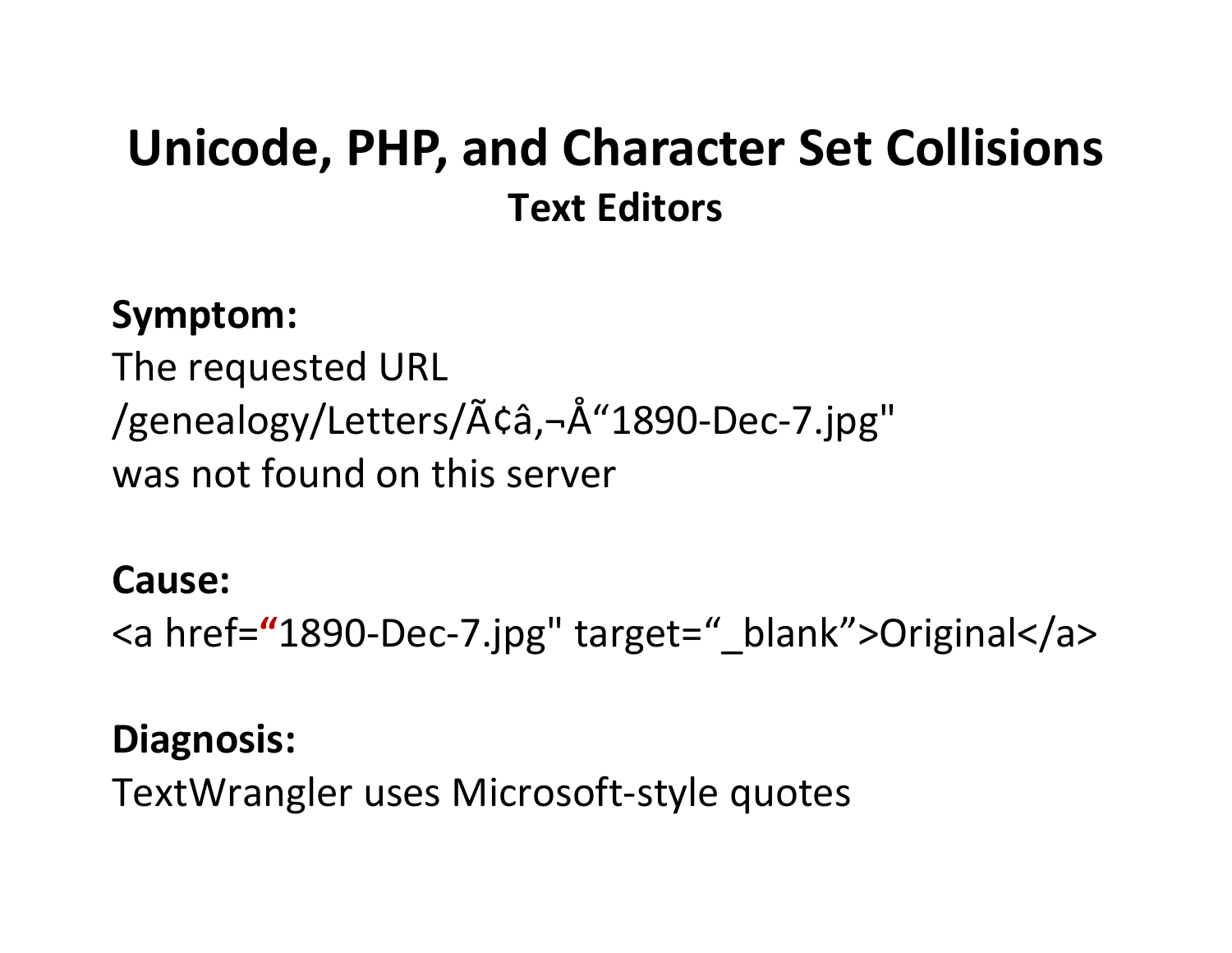#### **Unicode, PHP, and Character Set Collisions Malformed Characters in JSON Strings**

json\_decode() returns NULL

PHP5.3 json last error() PHP5.5 json\_last\_error\_message() **JSON\_ERROR\_UTF8** (Malformed UTF-8 characters possibly incorrectly encoded)

Locate the bad character(s)?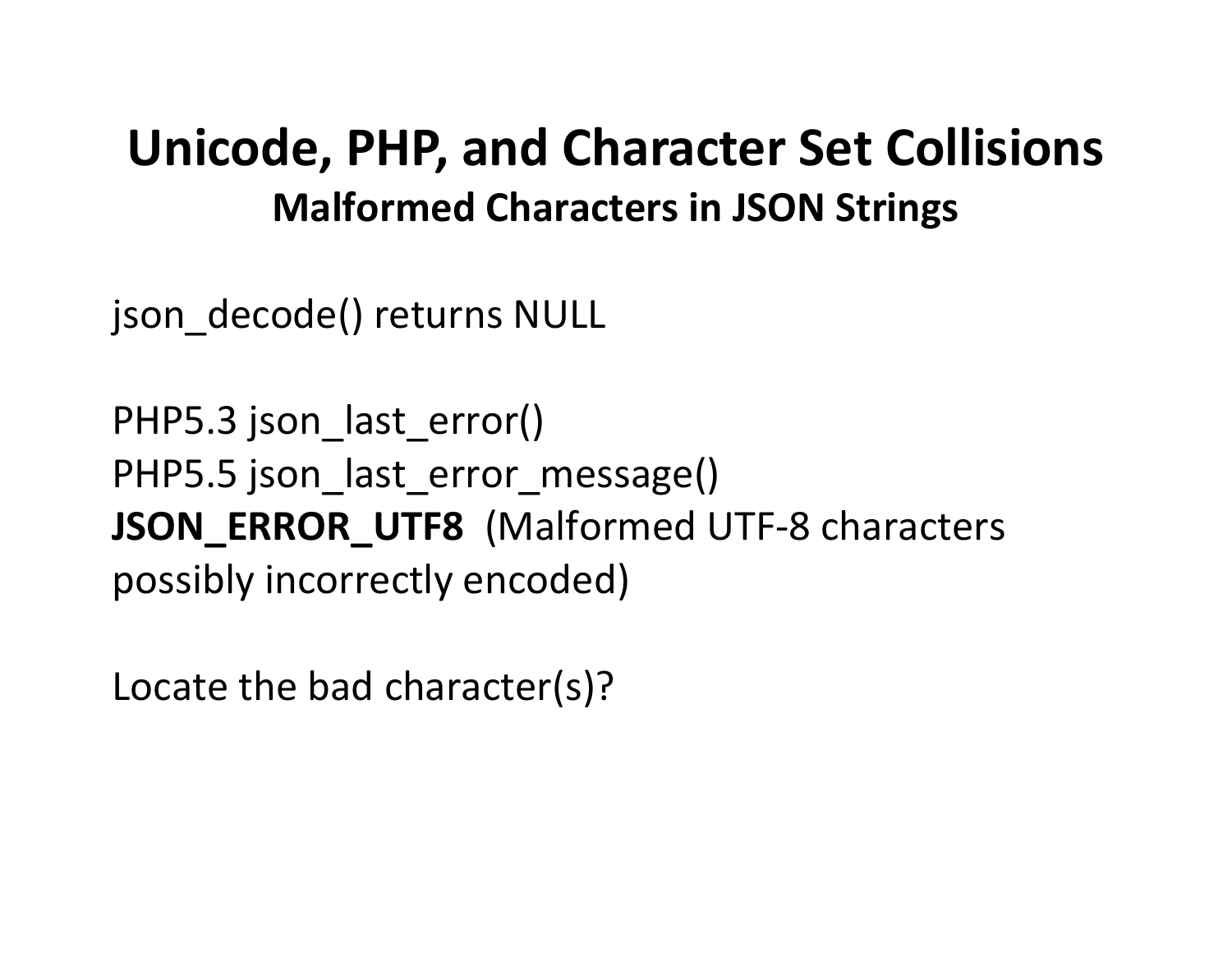## **Unicode, PHP, and Character Set Collisions Malformed Characters in JSON Strings**

Locate the bad character(s)?



But what if the JSON string is thousands of bytes long?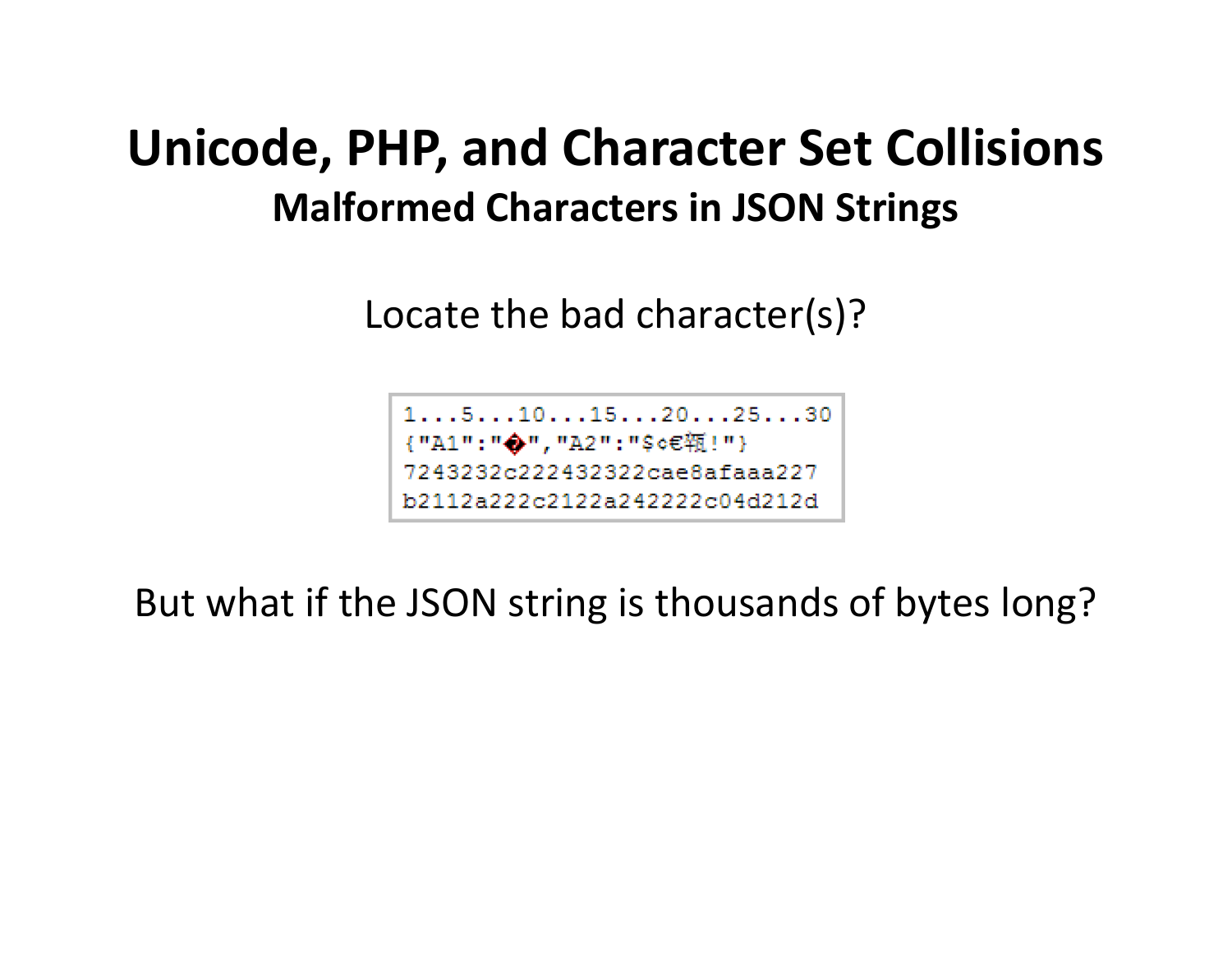#### **Unicode, PHP, and Character Set Collisions Malformed Characters in JSON strings**

**POSSIBLE UTF-8 ERRORS** BYTE: 7, CHR: Å, ORD: 194

ENTIRE STRING IN SINGLE BYTES BYTE: 0, CHR: {, ORD: 123, HEX: 7B BYTE: 1, CHR: ", ORD: 34, HEX: 22 BYTE: 2, CHR: A, ORD: 65, HEX: 41 BYTE: 3, CHR: 1, ORD: 49, HEX: 31 BYTE: 4, CHR: ", ORD: 34, HEX: 22 BYTE: 5, CHR: :, ORD: 58, HEX: 3A BYTE: 6, CHR: ", ORD: 34, HEX: 22 BYTE: 7, CHR: A, ORD: 194, HEX: C2, BIN: 11000010, ERROR IN BYTE 8: 00100010 BYTE: 8, CHR: ", ORD: 34, HEX: 22 BYTE: 9, CHR: ,, ORD: 44, HEX: 2C BYTE: 10, CHR: ", ORD: 34, HEX: 22 BYTE: 11, CHR: A, ORD: 65, HEX: 41 BYTE: 12, CHR: 2, ORD: 50, HEX: 32 BYTE: 13, CHR: ", ORD: 34, HEX: 22 BYTE: 14, CHR: :, ORD: 58, HEX: 3A BYTE: 15, CHR: ", ORD: 34, HEX: 22 BYTE: 16, CHR: \$, ORD: 36, HEX: 24 BYTE: 17, CHR:  $\hat{A}$ , ORD: 194, HEX: C2, BIN: 11000010 BYTE: 18, CHR: ¢, ORD: 162, HEX: A2, BIN: 10100010 BYTE: 19, CHR: â, ORD: 226, HEX: E2, BIN: 11100010 BYTE: 20, CHR: ,, ORD: 130, HEX: 82, BIN: 10000010 BYTE: 21, CHR: -, ORD: 172, HEX: AC, BIN: 10101100 BYTE: 22, CHR: 8, ORD: 240, HEX: FO, BIN: 11110000 BYTE: 23, CHR: ¤, ORD: 164, HEX: A4, BIN: 10100100 BYTE: 24, CHR: , ORD: 173, HEX: AD, BIN: 10101101 BYTE: 25, CHR: ¢, ORD: 162, HEX: A2, BIN: 10100010 BYTE: 26, CHR: !, ORD: 33, HEX: 21 BYTE: 27, CHR: ", ORD: 34, HEX: 22 BYTE: 28, CHR: }, ORD: 125, HEX: 7D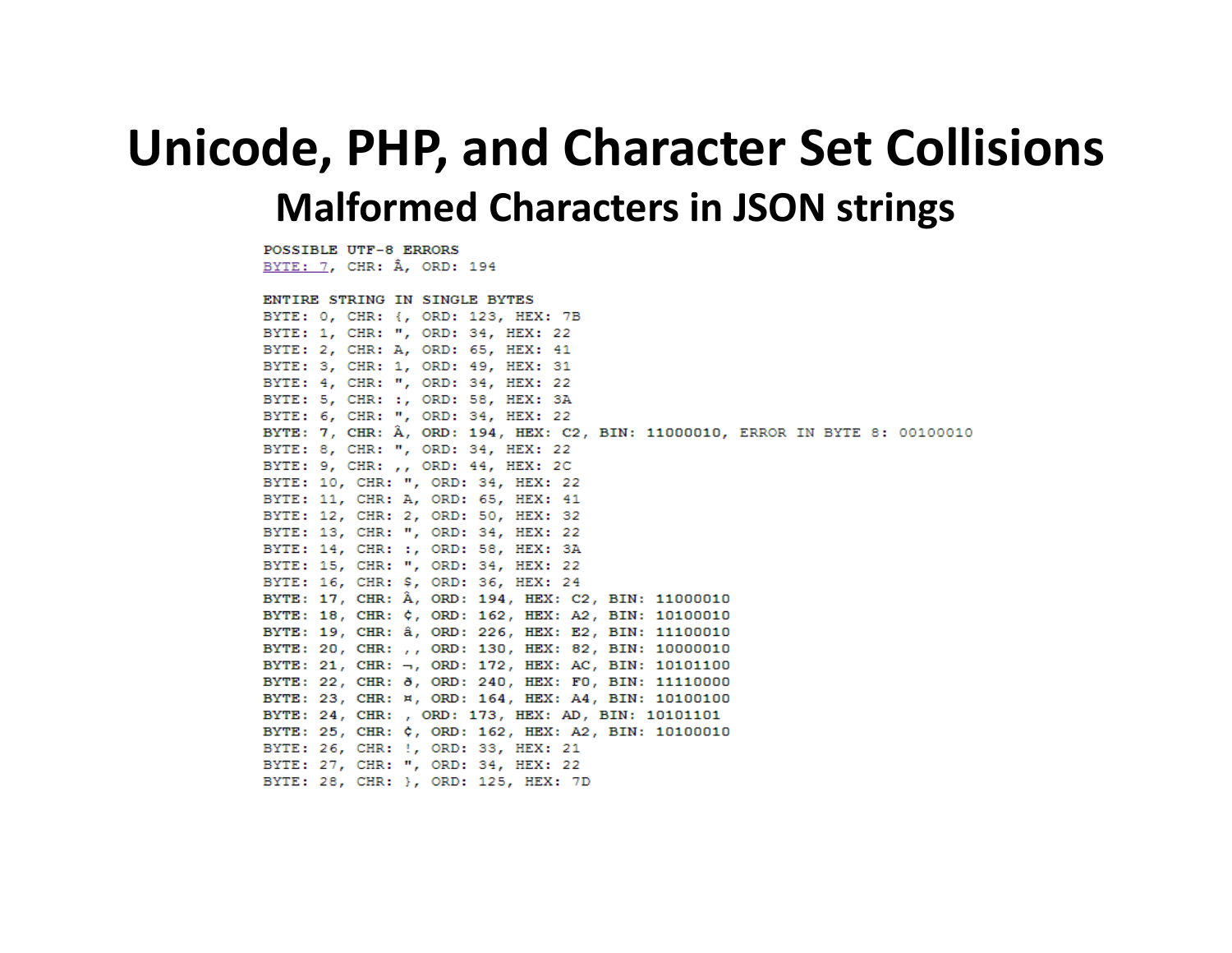## **Unicode, PHP, and Character Set Collisions Summary**



http://www.reddit.com/r/MapPorn/comments/1dqh7d/after\_seeing\_a\_recent\_post\_about\_the\_population/